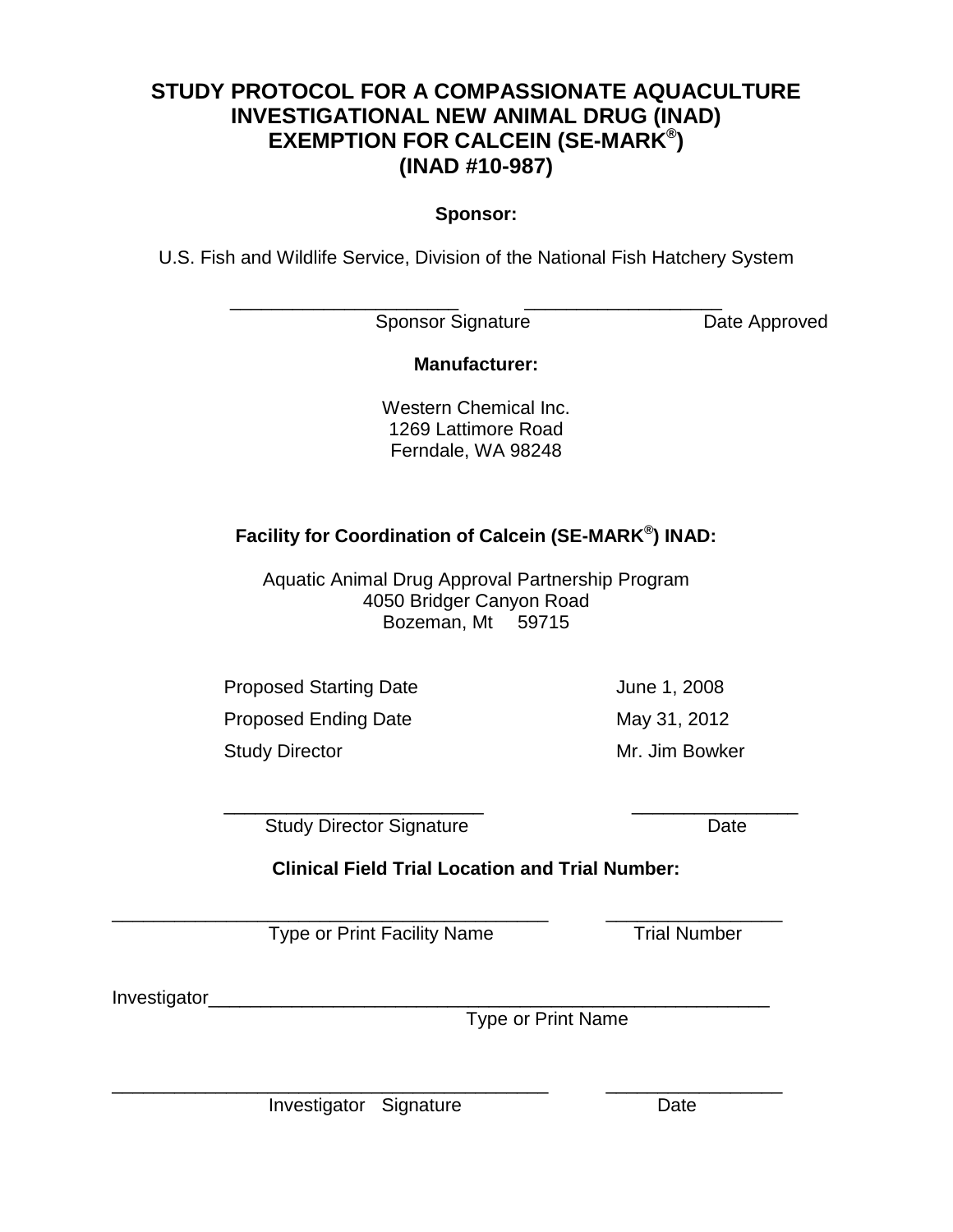| IV.                                                              |
|------------------------------------------------------------------|
| V.                                                               |
| VI.                                                              |
| VII.                                                             |
|                                                                  |
| IX.                                                              |
|                                                                  |
| XI.                                                              |
| XII.                                                             |
|                                                                  |
| XIV.                                                             |
| XV.                                                              |
|                                                                  |
| XVII. DATA HANDLING, QUALITY CONTROL, MONITORING, ADMINISTRATIVE |
|                                                                  |
| XIX.                                                             |
|                                                                  |
|                                                                  |
|                                                                  |
|                                                                  |
| <b>FORM CALC-1:</b>                                              |
|                                                                  |
|                                                                  |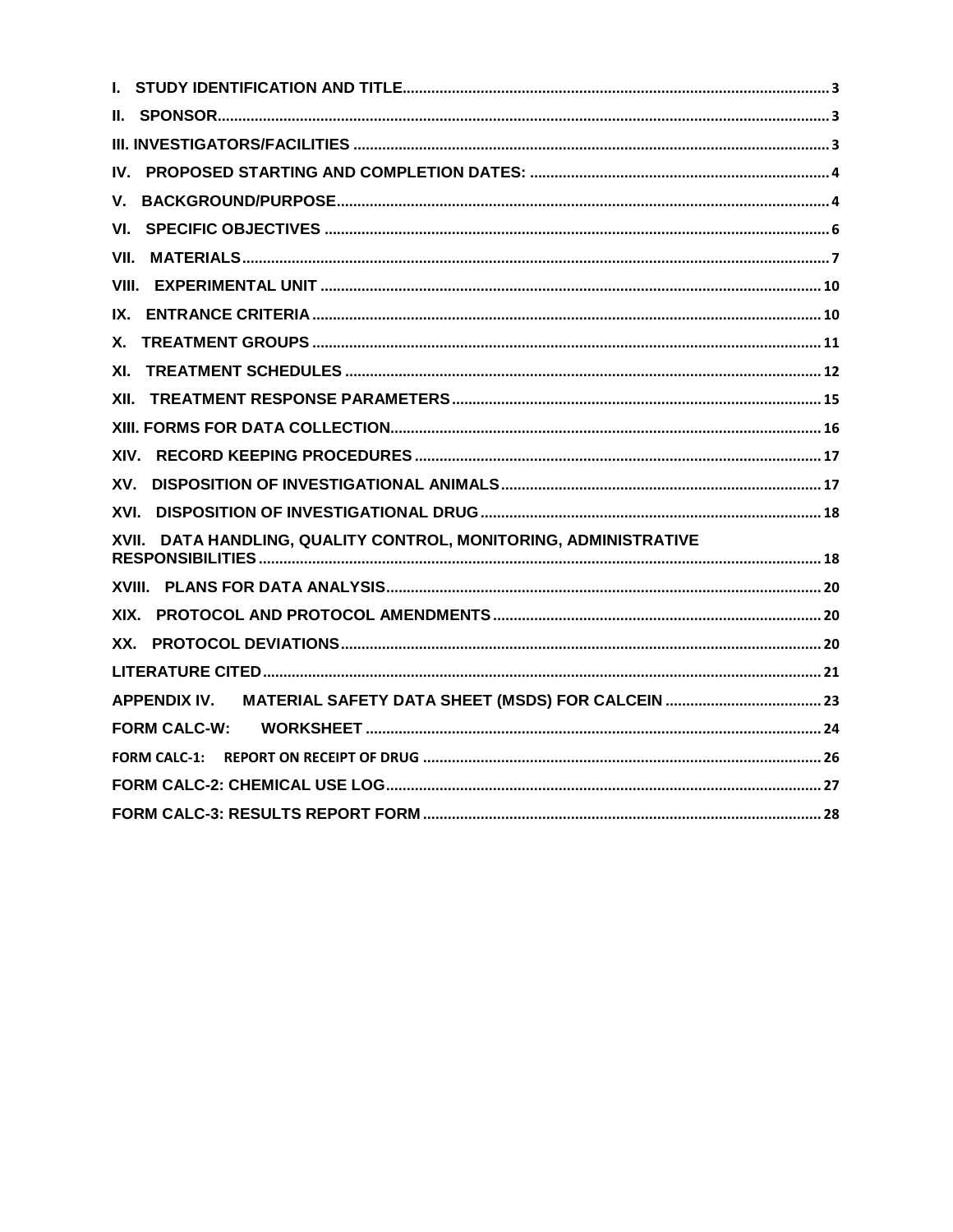#### **STUDY PROTOCOL FOR A COMPASSIONATE AQUACULTURE INVESTIGATIONAL NEW ANIMAL DRUG (INAD) EXEMPTION FOR CALCEIN (SE-MARK®) UNDER INAD #10-987**

## <span id="page-2-0"></span>**I. STUDY IDENTIFICATION AND TITLE**

Clinical field trials to determine the efficacy of calcein ( $SE\text{-}MARK^{\circledast}$ ) for use in the skeletal marking of freshwater and marine finfish, and freshwater mussels. INAD #10-987.

#### <span id="page-2-1"></span>**II. SPONSOR**

Dr. David Erdahl, U.S. Fish and Wildlife Service, Branch Chief, Aquatic Animal Drug Approval Partnership (AADAP) Program, 4050 Bridger Canyon Road, Bozeman, MT 59715; Phone: 406-994-9904; Fax: 406-582-0242; Email:

Manufacturer: Western Chemical, Inc. 1269 Lattimore Road Ferndale, WA 98248

#### **Contact Person at Western Chemical, Inc.:**

Ron Malnor Ph. 1-800-283-5292 Fax: 360-384-0270

Study Director: Mr. Jim Bowker U.S. Fish and Wildlife Service - AADAP 4050 Bridger Canyon Road Bozeman, MT 59715 Phone: 406-994-9910 Fax: 406-582-0242 Email: jim\_bowker@fws.gov

Clinical Field Trial Coordinator: Ms. Bonnie Johnson, USFWS - AADAP

INAD Study Monitors: See Appendix II for names and addresses.

#### <span id="page-2-2"></span>**III. INVESTIGATORS/FACILITIES**

See Appendix IIIa for names and addresses.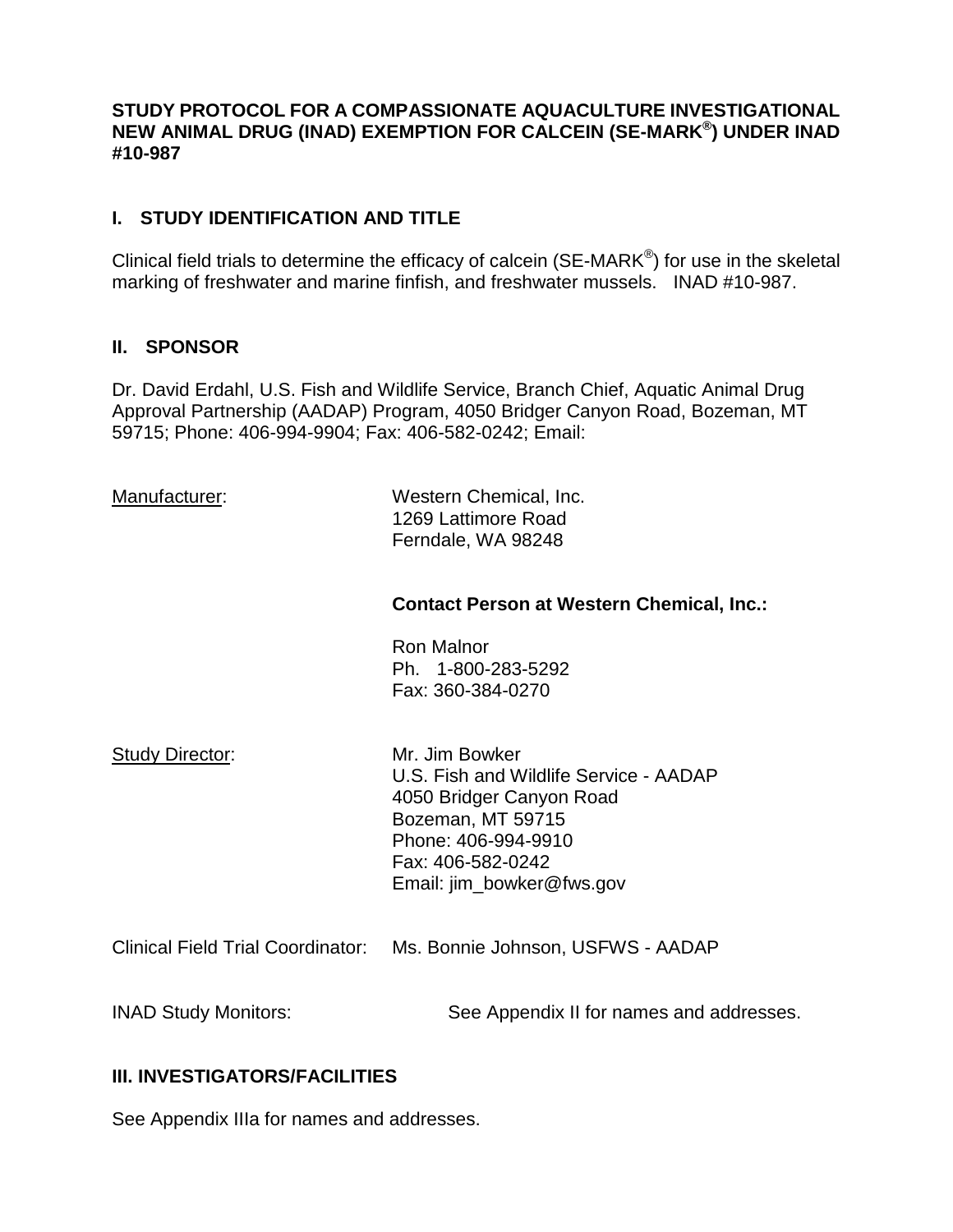## **IV. PROPOSED STARTING AND COMPLETION DATES:**

<span id="page-3-0"></span>Proposed Starting Date: June 1, 2008

<span id="page-3-1"></span>Proposed Completion Date: May 31, 2012

#### **V. BACKGROUND/PURPOSE**

#### A. Background

Fisheries management programs throughout the United States are dependent upon artificial propagation and stock supplementation to insure the maintenance of healthy wildstock populations. Restoration/recovery, mitigation, subsistence, recreational, and commercial fisheries programs are all dependent to some extent on stock supplementation to meet management strategies and maintain viable populations. As the popularity of fishing and associated recreation continues to expand, the pressure on existing fish populations will also continue to increase.

Historically, many fish stocking programs were based on the relatively simple premise that the more fish stocked, the better the odds of enhancing wildstock populations. As a result, many stocking programs were little more than a numbers game, where "more" was always better. While this philosophy was obviously a bit of an oversimplification of resource needs and resulted in the somewhat indiscriminate stocking of large number of fish, it was not without success. The subsequent establishment of viable populations of wildstock fish populations (both native and non-native) throughout the United States is witness to this fact. None-the-less, the evolution of fisheries management over the years has recognized the need to evaluate all stock supplementation programs on a case-by-case basis. This evaluation should include not only a pre-plant justification of stocking need and potential basin-wide impacts, but also a post-plant evaluation to determine the overall impact of stock supplementation, including the fate of stocked fish.

Over the years, a multitude of methods have been developed to mark or tag individual fish prior to stocking. Commonly used external tags have included floy tags, spaghetti tags, wire tags, jaw tags, freeze brands, and visual implant tags. A number of internal tags have also been used including coded wire tags and passive induction transponders. While these methodologies have, and continue to be, widely used by fisheries managers to evaluate stock supplementation programs, they are labor intensive as they require the handling and marking of individual fish. As fish must be individually handled and virtually all tags result in some degree of perturbation, these techniques may result in a significant degree of stress to pre-release fish. Although somewhat dependent upon tag type, these methodologies can also result in a significant cost.

More recently, fisheries managers have become increasingly interested in methodologies for the mass marking of larval or juvenile fishes. Fish culturists have found that the immersion of young fish in oxytetracycline hydrochloride will mark otoliths with single or multiple marks (Hettler, 1984; Secor et. al, 1991;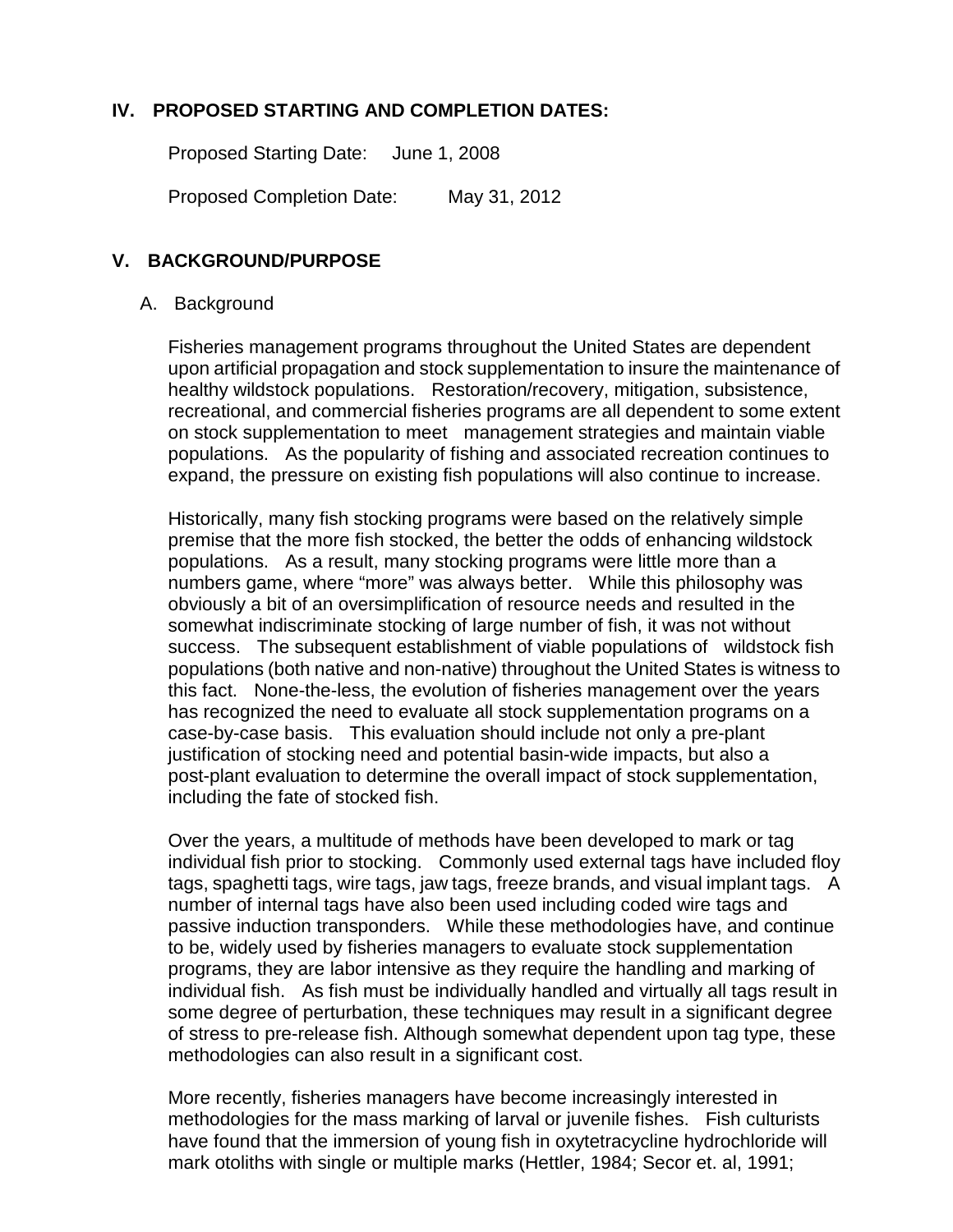Brooks et. al, 1994). Immersion marking allows fish to be mass marked with minimal handling, low cost, and minimal labor. Oxytetracycline marking has been relatively widely used in a variety of fish species with varying degrees of success. Primary factors that affect the usefulness of oxytetracycline marking include mark retention and mark detection. Although it has been reported that oxytetracycline mark retention is generally "good", (Secor et. al, 1991; Brooks et. al, 1994), mark retention is somewhat variable dependent upon species and life stage at the time of treatment. Oxytetracycline mark detection is a quite laborious process. Mark detection requires that fish are sacrificed, otoliths removed and mounted, and otolith slides then viewed with a fluorescent microscope. Otolith processing and mounting alone requires approximately 30 min per fish.

Calcein is a fluorochrome compound that chemically binds with alkaline earth metals such as calcium, and upon binding, shows a marked increase in fluorescence when excited with blue light of about 500 nm wavelength. Calcein has been used an indicator to determine calcium content in limestone and gypsum, as a flourescent marker for elasmobranch vertebral cartilage, as a stain for photography and angiography of the eye, and to assess tear exchange in the fitting of soft contact lenses (Diehl and Ellinboe, 1956; Gelsleichter et. al, 1997; Oncel et. al, 1990; and Refojo et. al, 1972). Calcein has also been evaluated as a method of marking fish otoliths (Wilson et al. 1987; Beckman et al. 1990; Brooks et al. 1994; Bumguardner and King 1996) as well as fin rays, scales, and other calcified tissues (Alcobendas et al. 1991; Gelsleichter et al. 1997; Mohler 1997, Leips et al. 2001; Mohler et al. 2002). In addition, calcein has been used experimentally on freshwater mussels (Eads and Layzer In Press) marine mussels (Kaehler and McQuaid 1999) gastropods (Day et al. 1995) as well as brachiopods and other marine organisms (Rowley and Mackinnon 1995).

These studies indicated that immersion marking of fish using calcein resulted in a bright green fluorescent mark that was similar in width, intensity, and duration to the mark produced by oxytetracycline. General conclusions from these studies also indicated that immersion marking in calcein was as effective, if not more effective, than similar immersion in oxytetracycline.

In 1995, the U.S. Fish and Wildlife Service's Northeast Fishery Center (NEFC), Lamar, PA initiated a series of studies investigating the use of calcein immersion to mass mark the otoliths of larval Atlantic salmon. Results of these studies have shown that not only does calcein treatment mark otoliths, it also produces a brilliant green fluorescence in fin rays and scales. Marks on fin rays and scales were easily visible using a hand-held or bench-top fluorescent detection device on live fish. Using refined procedures, calcein marks at the base of the pelvic and pectoral fins have been found to be readily visible on 100% of 2½ yr-old fish maintained at the NEFC. To date, no deleterious effects have been observed in fish treated with calcein. Larval fish marked with calcein at the NEFC in 1995 have been reared to maturity and successfully spawned. The ability to mass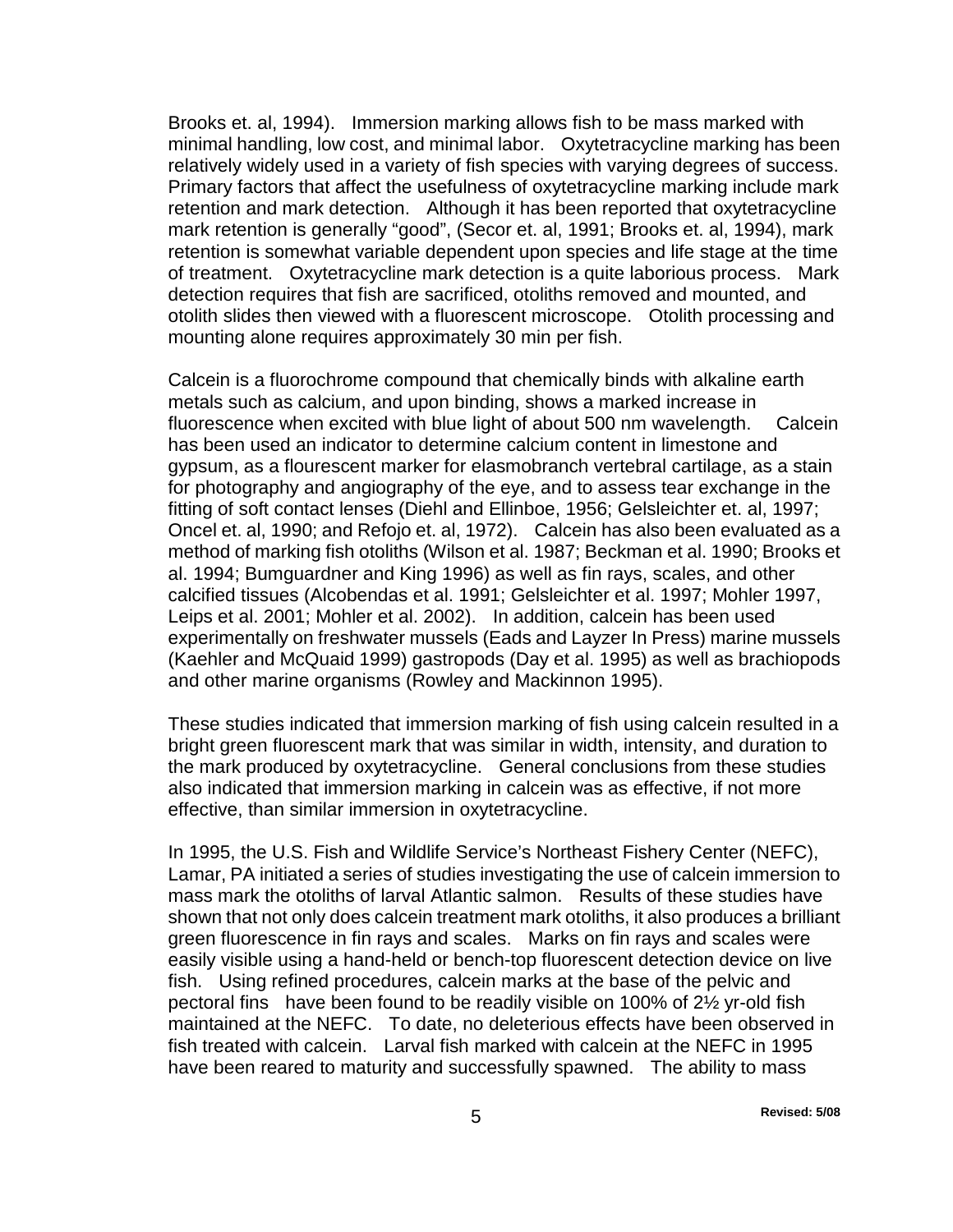mark fin rays and observe marks on live fish would be of obvious benefit to fisheries managers.

Important parameters for an effective and practical procedure for the mass-marking of larval fish include: 1) the mark must be easy to apply simultaneously to large numbers of fish; 2) the mark must be easy to detect under both laboratory and field conditions; 3) the mark must be non-lethally detectable; and 4) the mark must be detectable for years after application to very young fish. Prior to studies conducted on calcein by the NEFC, no mass marking technique was available that met all of these criteria. Obviously, a new animal drug approval for the use of calcein to mass-mark larval fish would be of tremendous benefit to fish restoration and aquaculture programs throughout the United States.

B. Purpose of INAD:

The purpose of this compassionate INAD for calcein (SE-MARK<sup>®</sup>) is to develop clinical efficacy field trial data that will be used to determine the most appropriate treatment regime for the use of calcein (SE-MARK<sup>®</sup>) to mark otoliths, fin rays, scales, or other calcified tissues in larval and juvenile finfish and mussels. The use of calcein  $(SE\text{-}MARK^{\circledast})$  in a variety of fish and mussel species will be evaluated. These data will be used to support a new animal drug application (NADA) for calcein  $(SE-MARK^@)$ .

The U. S. Fish and Wildlife Service (USFWS) anticipates requesting the U.S. Food and Drug Administration (FDA) to grant extensions of this INAD for additional years. The USFWS believes that data from at least 3-4 treatment seasons will be required in order to adequately assess the efficacy of calcein (SE-MARK<sup>®</sup>) as a marking agent for use in fish and mussels, and to collect sufficient data to support a NADA(s).

# **VI. SPECIFIC OBJECTIVES**

The two major objectives of this study protocol are as follows:

- <span id="page-5-0"></span>1. Collect scientific data necessary to establish the effectiveness of calcein (SE-MARK®) for use in the skeletal marking of freshwater and marine finfish, and freshwater mussels.
- 2. Provide an opportunity for fish culturists and fisheries managers to legally use calcein (SE-MARK $^{\circ}$ ) as a marking agent to effectively manage finfish and mussel stocks during the period of time necessary for collection of efficacy, safety, and residue data required for an NADA(s) for calcein (SE-MARK<sup>®</sup>) use in finfish and mussels.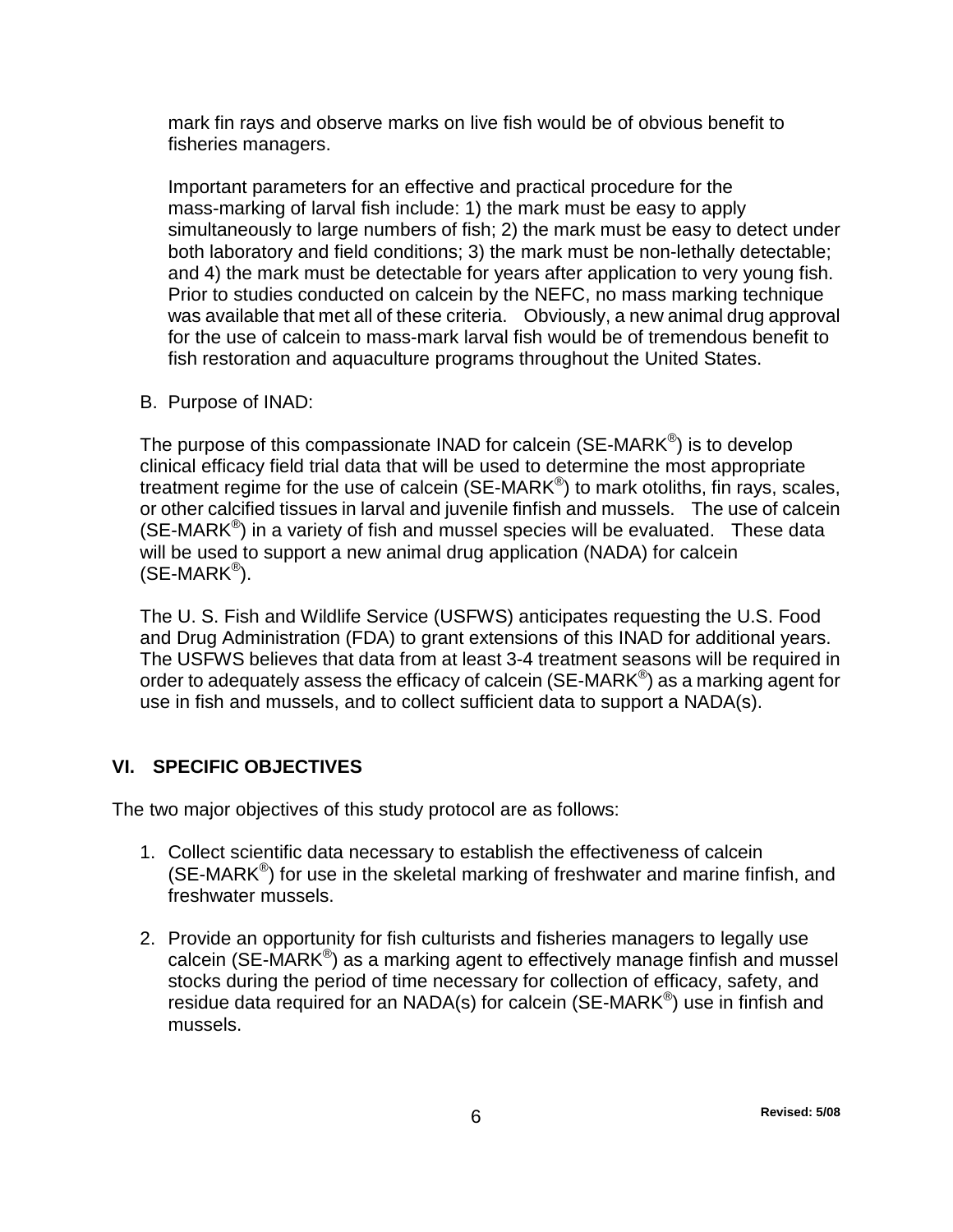#### **VII. MATERIALS**

- <span id="page-6-0"></span>A. Test and control articles:
- 1. Drug Identity
	- a. Active ingredient

Trade Name:



# SE-MARK®

Common Name: Calcein

Chemical Name: Calcein solution: Bis[N,N-bis(carboxymethyl)aminomethyl]fluorescei n

C.A.S. Registry No.:1461-15-0

Molecular Formula:  $C_{30}H_{26}N_2O_{13}$ 

Formula Weight: 622.5

Form: Liquid

Color: Yellow/green tint Odor: Slight

Chemical structure:

- b. Strength and dosage form
	- 1.0% solution
- c. Manufacturer, source of supply

Western Chemical, Inc. 1269 Lattimore Road Ferndale, WA 98248

# **Contact Person for Calcein (SE-MARK**®**) at Western Chemical, Inc. is:**

Ron Malnor

Ph: 1-800-283-5292 Fax: (360) 384-0207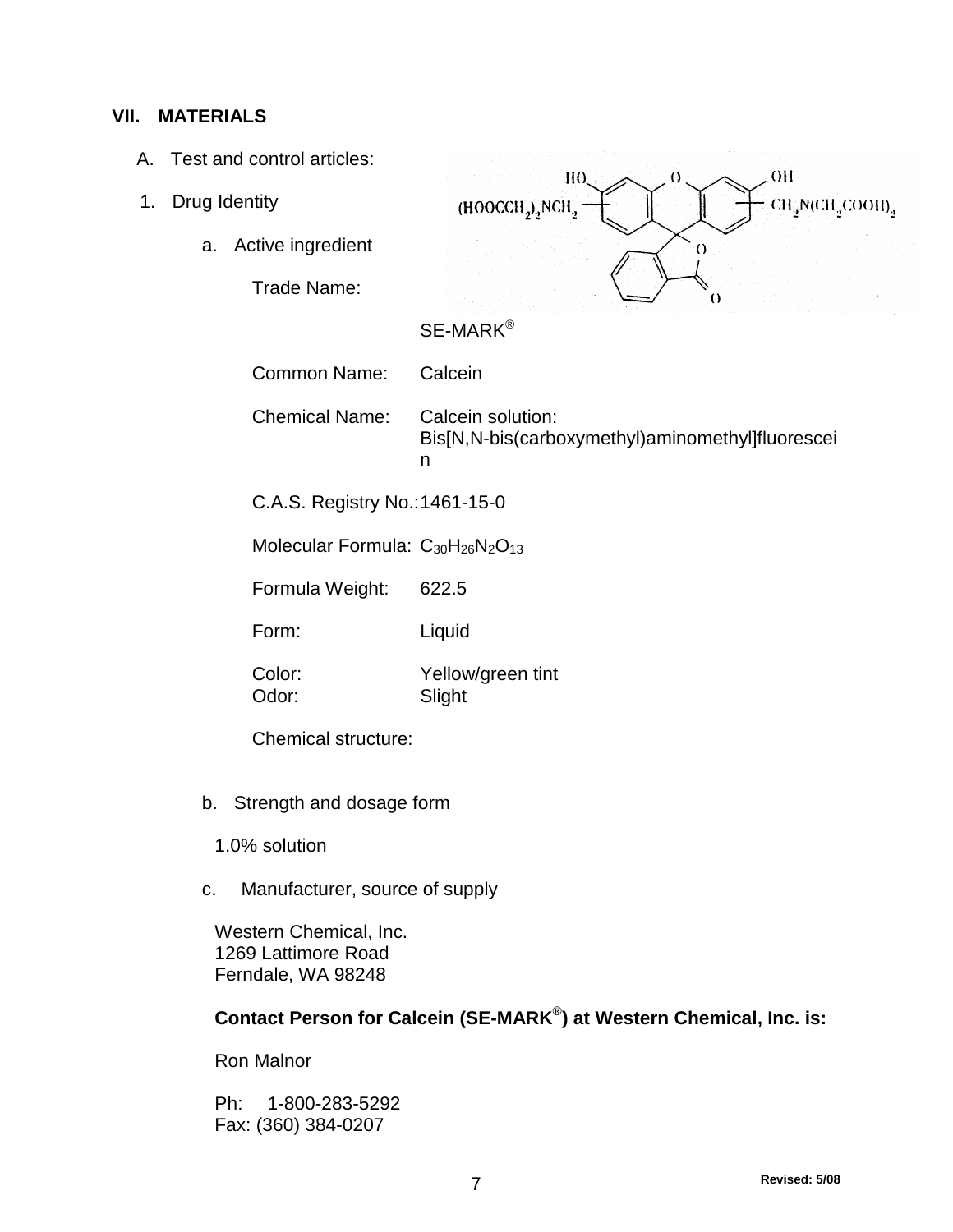The shipment procedure for calcein (SE-MARK<sup>®</sup>) is as follows: Western Chemical, Inc. (Ron Malnor) to Investigators (See Section VII.A.6 Accountability [page 7] for details and Appendix IIIa for names and addresses of Investigators).

2. Verification of drug integrity/strength:

The manufacturer (Western Chemical, Inc.) will provide the analytical data necessary to establish the purity of each lot/batch of calcein (SE-MARK<sup>®</sup>) used under INAD 10-987. Western Chemical, Inc. will also provide analytical support in the event any questions arise regarding product quality. The lot number and date of manufacture for each batch of calcein (SE-MARK<sup>®</sup>) will be placed on the label of each container by the manufacturer. The form Report on Receipt of Drug - Guide for Reporting Investigational New Animal Drug Shipments for Poikilothermic Food Animals (Form CALC-1) will clearly identify the lot number and date of manufacture of calcein  $(SE\text{-}MARK^{\circledast})$  shipments. If the integrity of the calcein  $(SE\text{-}MARK^{\circledast})$  is compromised (i.e., by spilling or contamination of the stock container) the event will be carefully recorded, dated, and signed in the Chemical Use Log (Form CALC-2). The Study Monitor assigned to the Investigator involved will be immediately notified and the remaining material will be returned to the Study Monitor along with the properly recorded Form CALC-1.

3. Storage Conditions

Calcein (SE-MARK<sup>™</sup>) will be stored in the original container supplied by the Manufacturer with the appropriate investigational label attached. Calcein (SE-MARK<sup>®</sup>) has high stability and should be stored at room temperature in a dry location away from direct sunlight, or in a refrigerator. Calcein (SE-MARK<sup>®</sup>) should be stored in a secure location.

4. Handling Procedures

Each Study Monitor and Investigator will be required to have a current copy of the Material Safety Data Sheet (MSDS) for calcein (SE-MARK<sup>®</sup>; Appendix IV). Each person involved with the study and each person who may be present during the use of calcein (SE-MARK®) shall be required to read the MSDS. Safety precautions as outlined in the MSDS will be followed at all times when working with calcein  $(SE\text{-}MARK^{\circledast})$ . Standard laboratory equipment such as gloves, lab coats or aprons, eye protection, etc., will be worn at all times.

5. Investigational labeling

A copy of the label to be attached to each container of calcein (SE-MARK<sup>®</sup>) is provided in Appendix V. If a shipment of calcein (SE-MARK<sup>®</sup>) is received from the manufacturer that does not contain the investigational label, it is the responsibility of the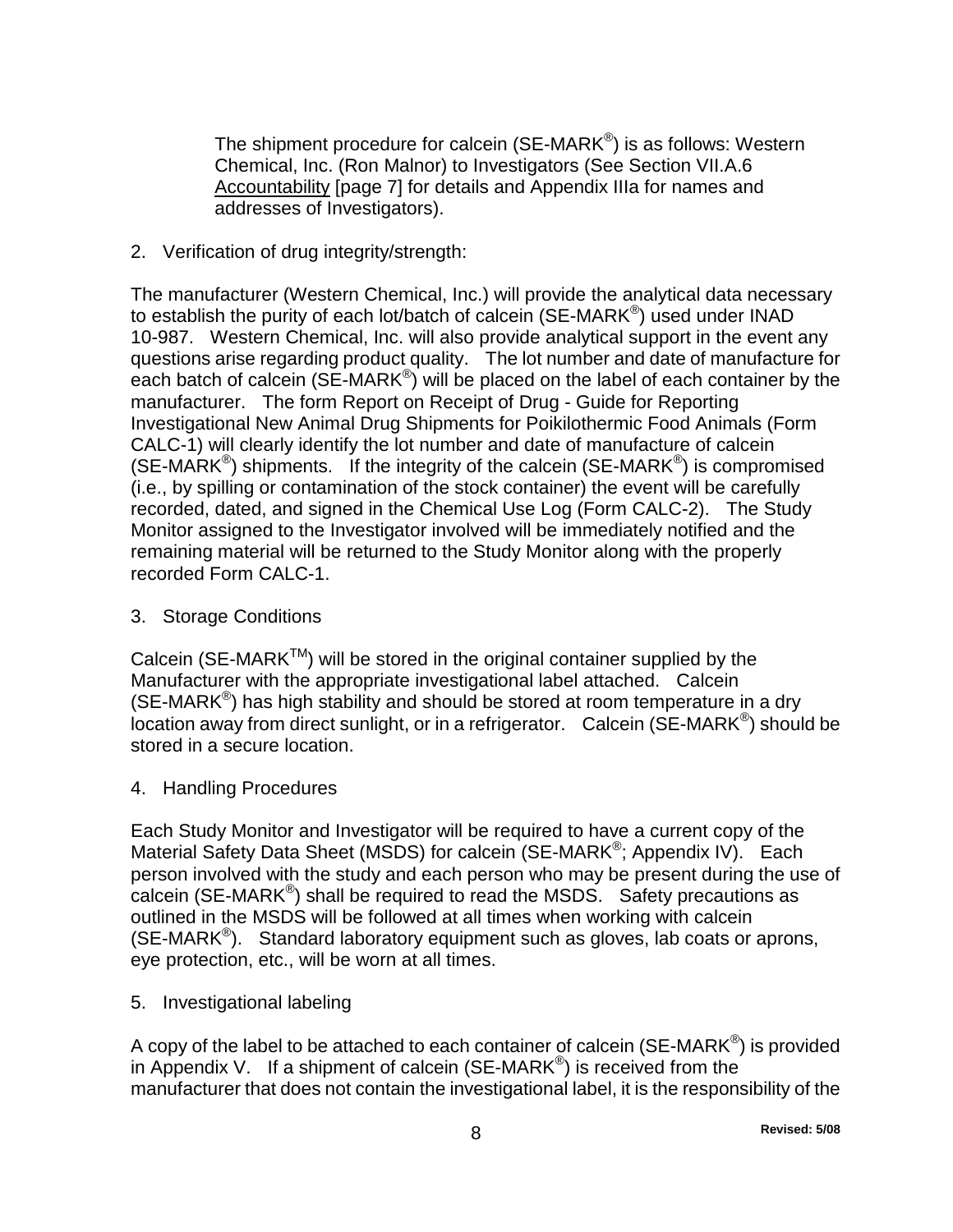Investigator to ensure a proper label is affixed to all containers.

#### 6. Accountability

Western Chemical, Inc. will be the sole supplier of calcein (SE-MARK<sup>®</sup>) to all Investigators under INAD 10-987.

1. USFWS and Non-USFWS Facilities

Immediately upon receiving an order/shipment of calcein (SE-MARK®), the Investigator will complete Form CALC-1 "Report on Receipt of Drug - Guide for Reporting Investigational New Animal Drug Shipments for Poikilothermic Food Animals". The investigator will archive the original in the facilities INAD file, and send a copy to his/her Study Monitor. Both the Investigator and the Study Monitor are required to sign Form CALC-1. The Study Monitor will then forward a copy to the Clinical Field Trial Coordinator at the Aquatic Animal Drug Approval Partnership Program. The Clinical Field Trial Coordinator will archive one copy, and send two copies of Form CALC-1 to FDA. Arrangements should be made between Investigators and Study Monitors to insure completed Form CALC-1s are received by the Clinical Field Trial Coordinator in a timely manner.

All Investigators are also responsible for maintaining an accurate inventory of calcein (SE-MARK®) on-hand. A Chemical Use Log (Form CALC-2) will be supplied to each Investigator. Each time calcein ( $SE\text{-}MARK^{\circledast}$ ) is used, it must be recorded by the Investigator on Form CALC-2.

At the conclusion of the study, all remaining calcein ( $SE\text{-}MARK^{\circledast}$ ) will be shipped to Emerald Services, Inc., 1825 Alexander Avenue, Tacoma, WA 98451 according to procedures detailed in general Waste-stream Profile #216200B. Procedures and forms for Waste-stream Profile #216200B are provided in Appendix VII. Form CALC-2 should be updated by the Investigator, signed, and forwarded to the Study Monitor.

7. Preparation Procedures

Calcein (SE-MARK®) should be prepared according to directions for normal use. This should include accurately measuring out the calculated amount of calcein (SE-MARK<sup>®</sup>) to obtain the desired dose, adding hatchery water to establish a calcein (SE-MARK<sup>®</sup>) stock solution, vigorously stirring the solution to ensure thorough mixing, and then uniformly distributing and mixing measured aliquots of stock solution to treatment tank water. To facilitate the preparation of a calcein (SE-MARK<sup>®</sup>) stock solution pH should be maintained at approximately 7.0 (i.e. near ambient hatchery water pH). Dependent upon pH and buffering capacity of hatchery water, it may be beneficial to add a small amount of sodium hydroxide or acetic acid to adjust the pH (+/-) of the stock solution prior to use.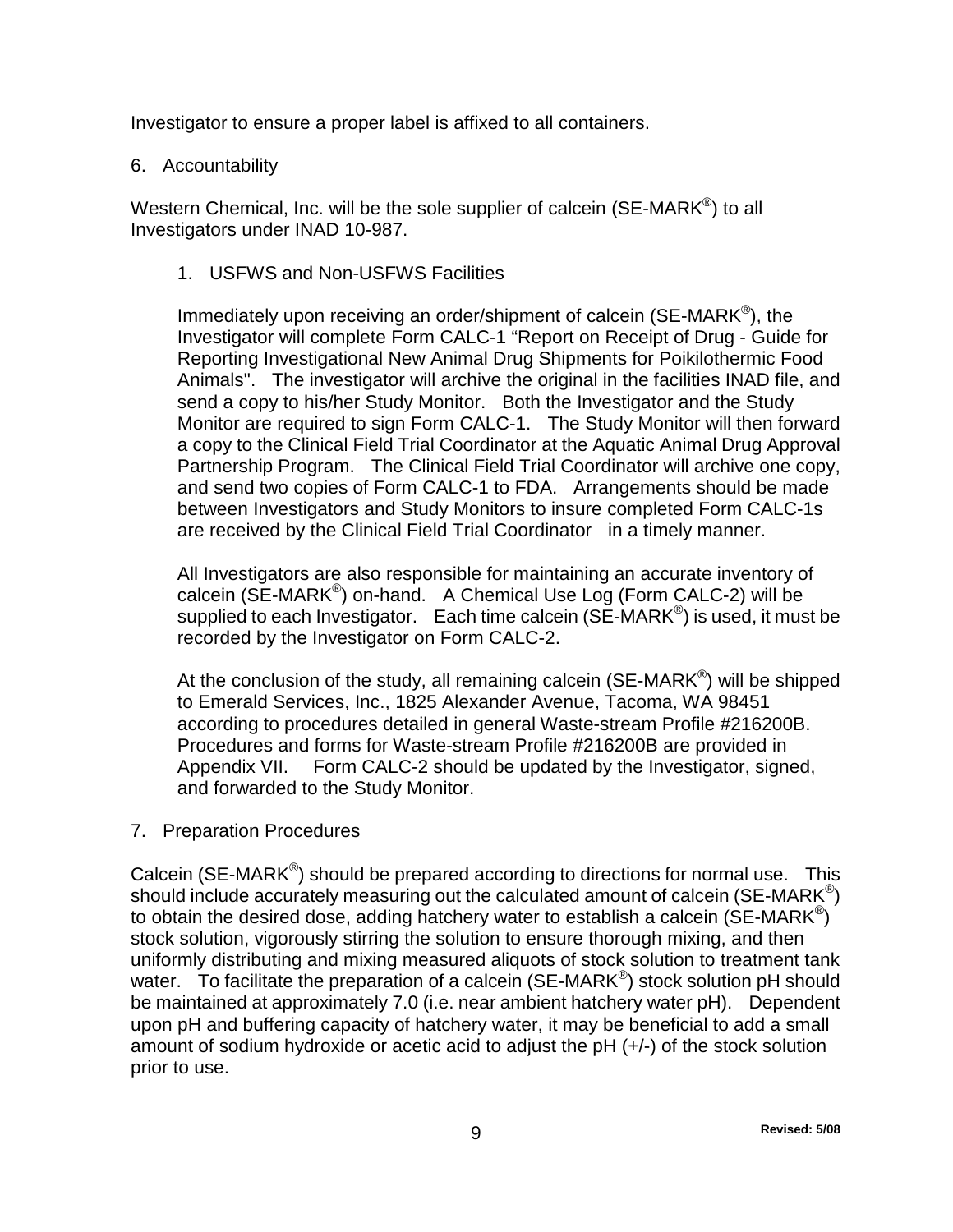## B. Items Needed for Treatment, Sample Collection, Observations, Etc.:

Treatment and diagnostic equipment should include a graduated cylinder, flask, treatment tank, recovery tank, thermometer, stop watch, dissolved oxygen meter, pH meter. SE-MARK<sup>®</sup> detection apparatus, and supplemental aeration equipment.

## <span id="page-9-0"></span>**VIII. EXPERIMENTAL UNIT**

The experimental unit in this clinical field trial will consist of a contained or isolated group of fish. This will generally be a group of fish contained in a tank, raceway, or pond. In some cases, the experimental unit may be individual animals.

## **IX. ENTRANCE CRITERIA**

#### A. Facilities/Investigators

<span id="page-9-1"></span>The proposed facility and the Investigator must be listed in Appendix IIIa of this Study Protocol before calcein (SE-MARK<sup>®</sup>) can be ordered and dispensed under this INAD. Last minute deviations can be requested by the Sponsor, Study Director, or by an Investigator in case emergency use-pattern needs should arise (See Section XX). However, it is important to note that poor planning and/or lack of preparation will not be considered an emergency situation.

- B. The characteristics of the study animals is presented in Appendices VIa and VIb. **Treatment is restricted to fish having a body weight of 2 grams or less and juvenile life-stage mussels**.
- C. Environmental conditions

Environmental conditions will be variable and include a broad spectrum of temperatures a water quality parameters. Environmental conditions will be reported on Form CALC-3.

D. Ability of investigator to fulfill all the requirements of the Study Protocol

See Appendix IIIb for example of knowledge required of hatchery managers (i.e., Investigators).

**Prior to initiating each treatment event**, the Investigator must first complete Form CALC-W. "Worksheet for Designing Individual Field Trials" that pertains to each specific treatment event. The worksheet should be filled out, signed, and sent by Fax to the Study Monitor. The Study Monitor will review the planned treatment (worksheet), sign it, and forward (Fax) the paperwork to the Aquatic Animal Drug Approval Partnership (AADAP) Office. The AADAP Office will then review the worksheet, assign the approved treatment a Study Number, and then notify both the Investigator and the Study Monitor of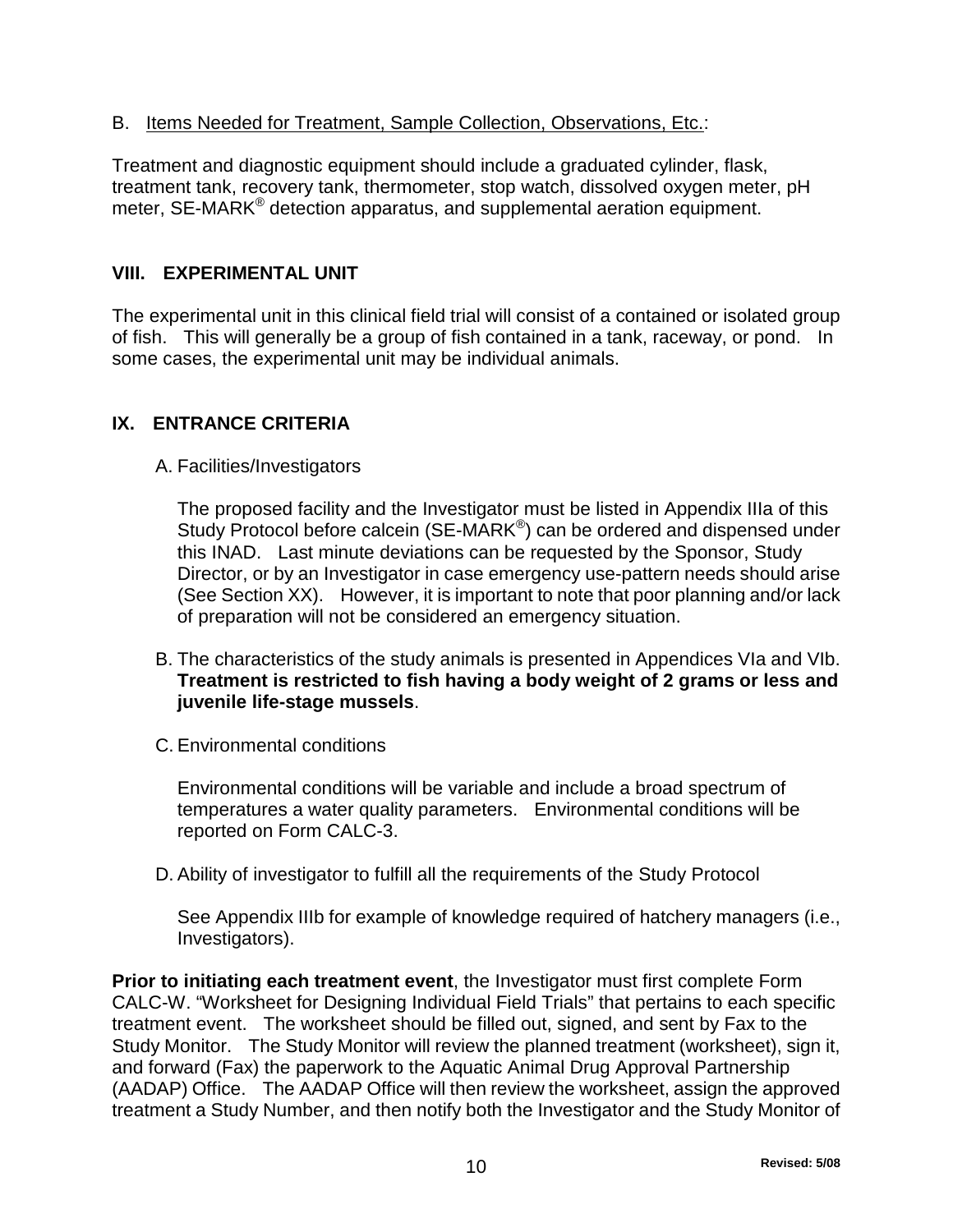the assigned number and approval to proceed. In most cases, this entire process should be able to be accomplished within a single working day. The Investigator should record the assigned study number on Form CALC-3, as well as on any additional correspondence regarding that specific treatment event. If for some reason the Investigator is unable to reach his/her Study Monitor with regards to worksheet approval, and infection/disease/treatment need is rapidly escalating, the Investigator should contact the AADAP Office for a study number and permission to proceed.

# **X. TREATMENT GROUPS**

- <span id="page-10-0"></span> A. A treatment group or experimental unit may be an entire tank, pond, raceway, or group of fish, or it may be individual animals.
- B. Non-treated control groups will not be a requirement for clinical field trials evaluating the efficacy of calcein (SE-MARK<sup>®</sup>) as a marking agent. Fish that are not treated, will obviously not be "marked". However, Investigators are encouraged to record observations with respect to the behavior and physiological state of fish prior to calcein (SE-MARK<sup>®</sup>) treatment. This information will provide a "pseudo-control" as to fish condition without, or prior to, calcein (SE-MARK<sup>®</sup>) treatment.

Although untreated control groups are not a required element of treatment under this INAD exemption and are at the discretion of the Investigator, they are strongly encouraged whenever circumstances permit. Control groups are extremely important to not only document response to treatment, but also to validate potential adverse reactions in treated animals. Assignment to control and treatment groups should be random and designed to avoid bias. It is important that all fish are treated in a similar fashion. If fish are physically moved into separate test groups or different rearing units, caution should be used so that handling and rearing conditions are as similar as possible. Control fish should be kept under conditions as similar as possible to treated fish for valid comparison. Use of control groups will ensure that results of efficacy studies provide useful information that will support a NADA.

Blinded studies can reduce bias in data collection. Whenever possible, investigators should consider methods by which treatment response observations are recorded by individuals who are unaware which fish have been treated, at what dosage levels fish have been treated, and/or which fish are controls.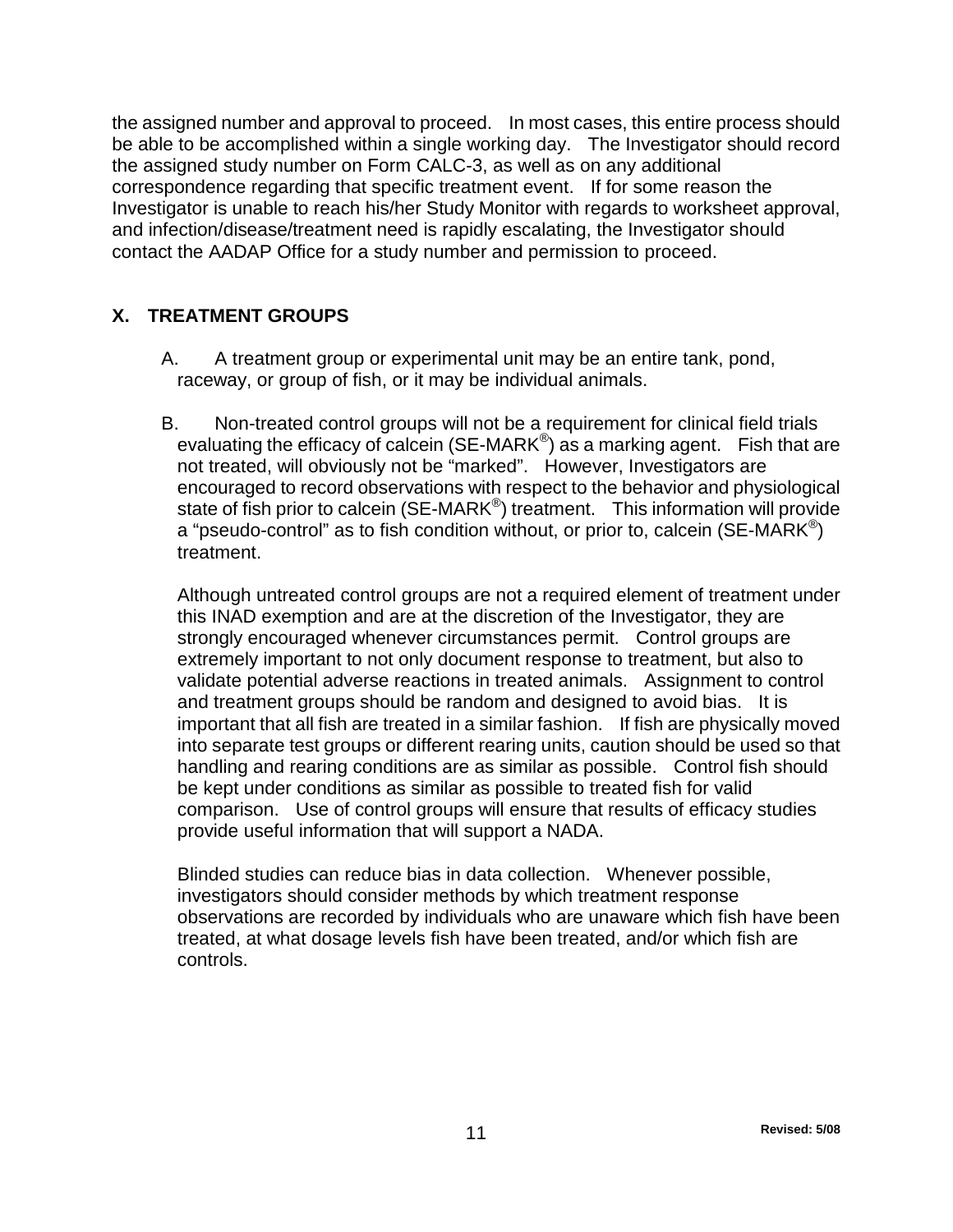#### **XI. TREATMENT SCHEDULES**

#### A. Route of administration

<span id="page-11-0"></span>Calcein (SE-MARK®) will be administered as a static immersion bath treatment. Calcein (SE-MARK<sup>®</sup>) will be prepared according to directions for normal use. Dependant upon the desired dosage, the calculated amount of calcein  $(SE\text{-}MARK^{\circledast})$  should be accurately measured out and uniformly distributed and mixed with treatment tank/container water. In some cases, it may be desirable to make a calcein (SE-MARK<sup>®</sup>) stock solution to facilitate uniform distribution in the treatment tank. In some cases, it may also be desirable to place fish in a screened container within the treatment tank so they can easily be moved into and out of the marking solution.

B. Dose to be administered

Calcein (SE-MARK<sup>™</sup>) should be applied as a static immersion bath. Calcein  $(SE\text{-}MARK^{\circledast})$  treatment will be restricted to two separate use patterns with respect to treatment dosage that include **Option A** (125 -250 mg/L); and **Option B** (2.5 - 5.0 g/L). Within these ranges, the actual concentration applied will be at the discretion of the Investigator. Dosage will likely vary within these ranges with respect to species, life stage, water temperature, and type of mark desired (e.g. otolith vs fin ray/scale mark). Specific restrictions regarding these treatment dosages are provided below.

C. Dosing interval and repetition (note: same for both Option A and Option B)

Calcein (SE-MARK®) will be applied as a single treatment event, or as repeated treatments. Repeated treatments may be conducted to establish multiple marks. If a multiple treatment regimen is used an interval of at least 2 days should be observed between treatment events.

D. Duration of treatment

Option A: Calcein (SE-MARK®) treatment at 125 - 250 mg/L - Finfish and Mussels

Treatment duration will be variable, and dependant on species, life stage, water temperature, and type of mark desired (e.g. otolith or fin ray/scale mark). Duration of calcein (SE-MARK<sup>®</sup>) treatment will range from 1-6 hr. After completion of calcein (SE-MARK<sup>®</sup>) treatment, fish or mussels should immediately be moved to fresh water.

Option B: Calcein (SE-MARK<sup>®</sup>) treatment at 2.5 - 5.0 g/L - Finfish only

Treatment duration will be variable, and dependant on species, life stage, water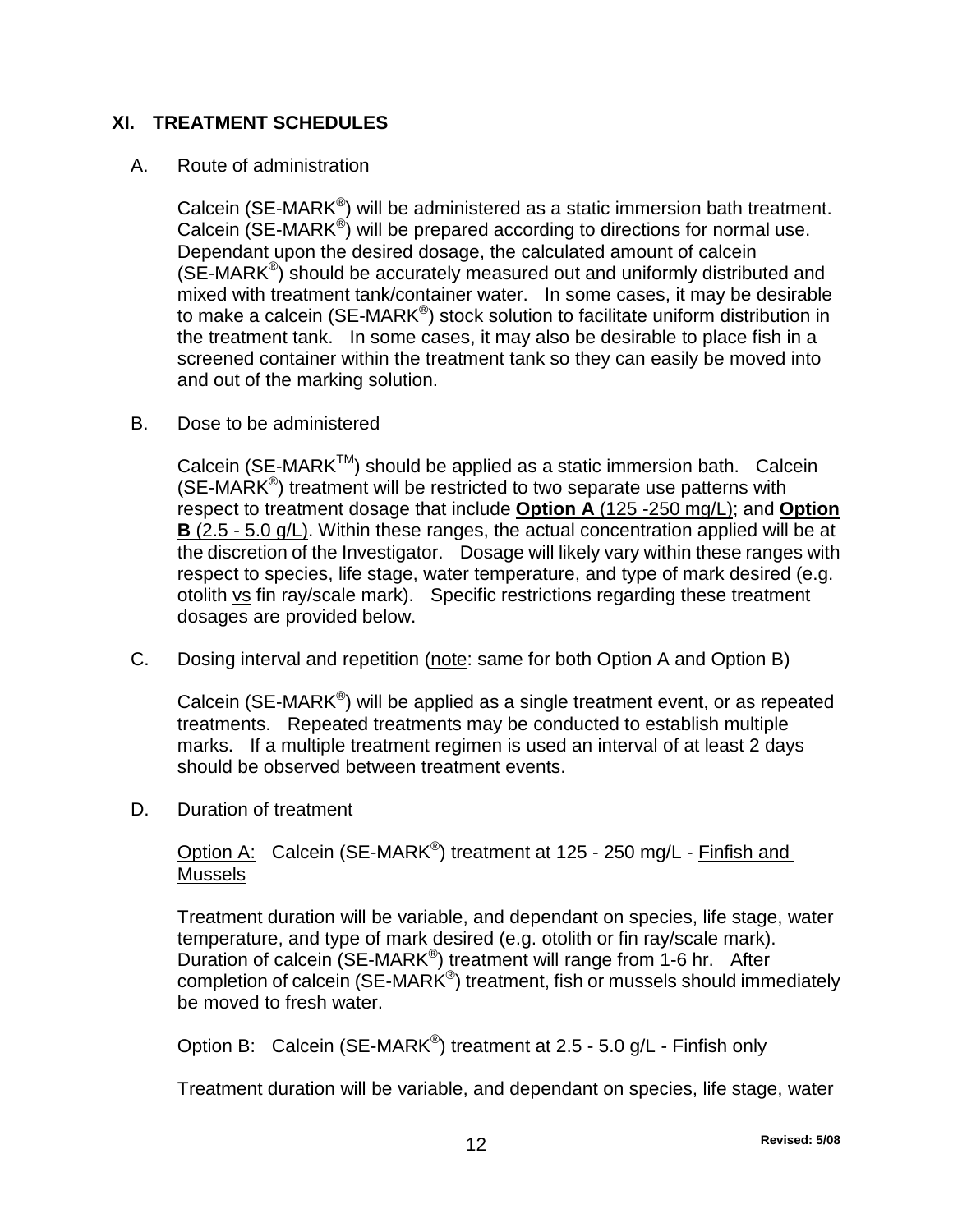temperature, and type of mark desired (e.g. otolith or fin ray/scale mark). Duration of calcein (SE-MARK<sup>®</sup>) treatment will range from 1-7 min (note: it is anticipated that most fish treated under Option B will be pre-treated with a 1-5% solution of non-iodized salt for  $\sim$ 3.5 min to facilitate calcein (SE-MARK<sup>®</sup>) uptake via osmotic induction). After completion of calcein (SE-MARK®) treatment, fish should immediately be moved to fresh water.

E. Disposition of marking solution

**No discharge of marking solution will be allowed under INAD 10-987.** Although calcein (SE-MARK<sup>®</sup>) solution is a non-hazardous, non-Resource Conservation and Recovery Act (RCRA) regulated liquid, it does require solidification and disposal in a landfill, or incineration. All calcein (SE-MARK<sup>®</sup>) solution remaining in static baths following completion of treatment should be collected in a secure, leak-proof container that clearly identifies container contents. Based on the non-hazardous, non-regulated status of calcein  $(SE\text{-}MARK^{\circledast})$  solution, these containers may be retained on-station for a period of time before disposal. However, all calcein (SE-MARK®) solution must ultimately be disposed of by shipment to Emerald Services, Inc., 1825 Alexander Avenue, Tacoma, WA 98451 according to procedures detailed in general Waste-stream Profile #216200B. Procedures and forms for Waste-stream Profile #216200B are provided in Appendix VII.

## **Note: Although calcein (SE-MARK**®**) solution may be retained on station as described above, Investigators are encouraged to properly dispose of calcein (SE-MARK**®**) solution immediately following completion of treatment.**

F. Detailed procedures for drug administration

Standard laboratory equipment such as gloves, lab coats or aprons, eye protection, etc. should be worn at all times when working with calcein  $(SE\text{-}MARK^{\omega})$ . The chemical should be accurately measured for each treatment immediately prior to treatment. To aid in the uniform distribution of chemical, calcein (SE-MARK®) may be diluted with fresh water to establish a stock solution prior to addition to the treatment tank.

G. Permissible concomitant therapy

Since efficacy data are being collected during the INAD process, there should be little or no concomitant therapy. Preferably, there should be no other therapy during a period extending from 2 weeks prior to treatment to 2 weeks after treatment. Investigators must be prepared to minimize changes in fish cultural procedures or environmental conditions, and apply no other treatments following treatment with calcein  $(SE\text{-}MARK^{\circledast})$ . However, if concomitant therapy is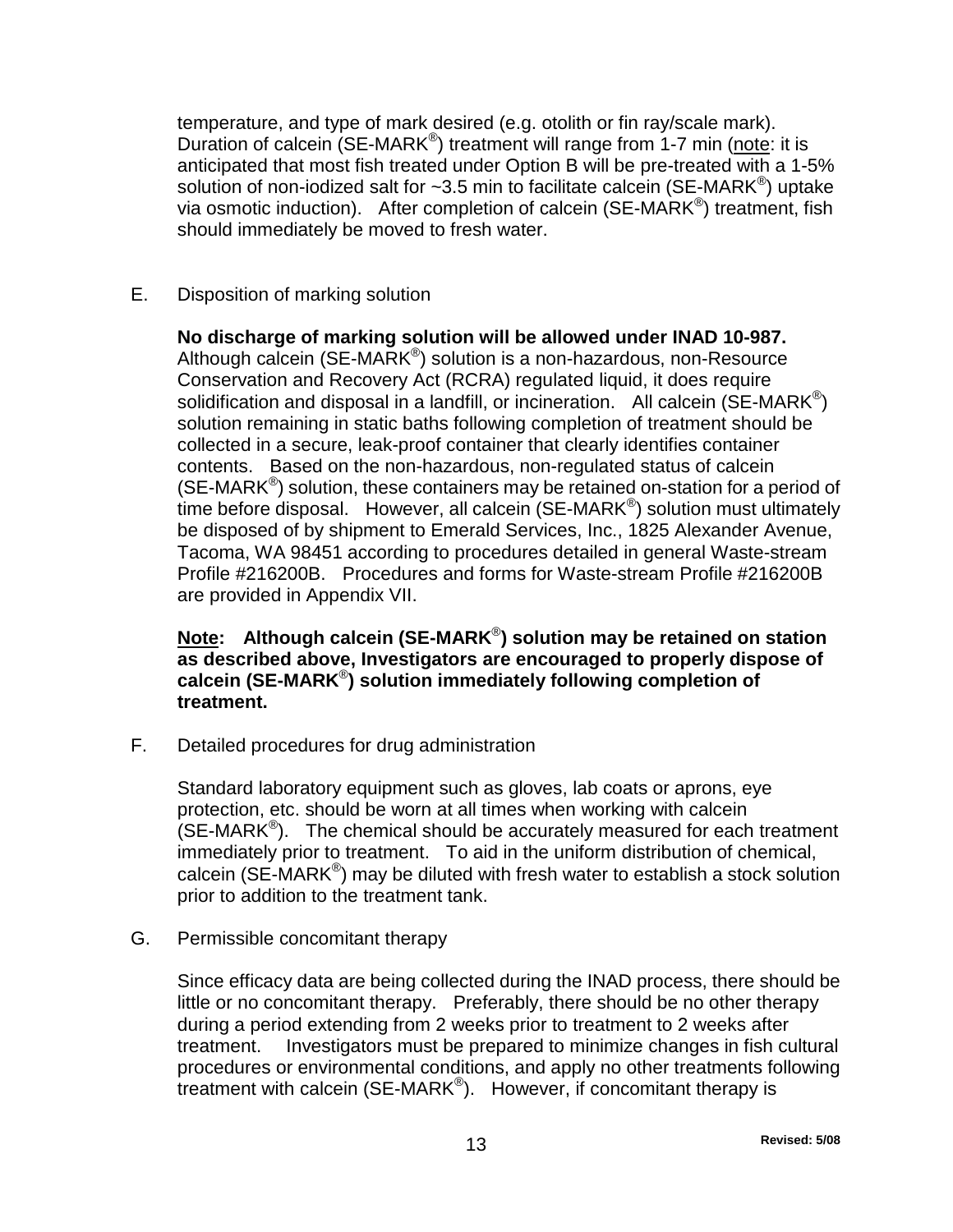required in order to protect valuable fish stocks, it should be fully documented and the efficacy data from the calcein (SE-MARK®) treatment involved should be appropriately labeled.

H. Procedures for mark detection and determination of mark quality (finfish and mussels)

When exposed to ultraviolet light, calcein exhibits a bright green fluorescence. Optimal fluorescence is typically observed when calcein is exposed to blue light of ~500 nm wavelength. The only commercially available field calcein detection device for use on fish is the SE-MARK® Fluorescent Detector, which is available from Western Chemical, Co., Ferndale, Washington, phone: 1-800-283-5292. Hence, it is anticipated that in all field evaluations and hatchery evaluations mark detection and determination of mark quality will be evaluated using the SE-MARK $^{\circ}$  detector. To facilitate mark detection, the AADAP Office has 2 SE-MARK<sup>®</sup> detectors that are available to investigators as "loaners". The detectors will be distributed on a first-come-first-serve basis, so investigators are encouraged to plan ahead.

As calcein will potentially bind to all calcified structures, it is important that investigators examine a variety of bony structures when evaluating mark detection and quality including: fin rays of all fins (especially pectoral and pelvic); operculum areas; jaw bones (dorsal, ventral, and lateral); and scales. Fish should be evaluated for mark detection and mark quality immediately following treatment. Fish that are retained on station for any period of time after marking (i.e. > 30 days) should be evaluated a second time for mark detection and mark quality as close as possible to the time of release (i.e. within 1 week of stocking). Mark detection and quality should be determined using an ordinal scale (0, 1, 2, and 3) as described on the top of Form CALC-3 Results Report Form. A minimum of 15 fish should be individually examined during each evaluation. As one of primary benefits of calcein marking is the ability to mark fish with an externally visible mark, evaluation of calcified tissues that require sacrifice and dissection of fish (e.g. otoliths) will not be evaluated under INAD 10-987. Although it will be at the discretion of individual investigators to determine which bony structures they choose to evaluate for mark detection and determination of mark quality, the selected structure(s) must be clearly identified on Form CALC -3 Results Report Form.

A number of general factors should be considered during procedures for mark detection and determination of mark quality including: a) quality of the original mark (i.e "time zero" post-treatment); b) size and life stage of fish marked; c) ability of the investigator to see the color green; and d) condition of the fish. These factors are briefly described below.

(a) quality of the original mark .- To obtain highest quality calcein marks always follow established protocols for marking the particular species and life stage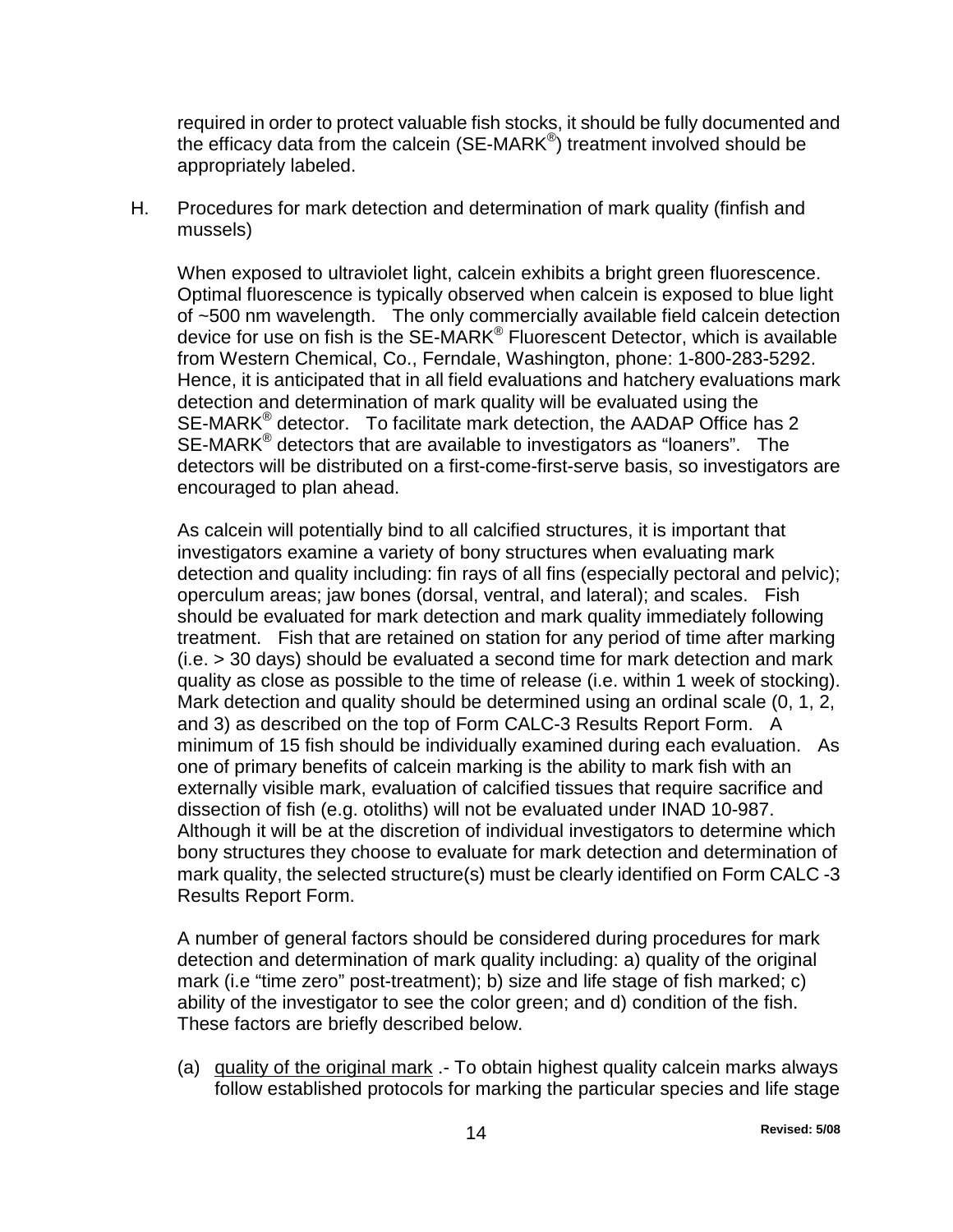of fish being marked and use only SE-MARK<sup>®</sup> calcein solution. To accurately determine mark retention over time, it is essential to always determine the quality of the original mark.

- (b) elapsed time since fish were marked.- Calcein marks are retained at their point of origin in calcified fish tissues. Since growth of fin rays in fish is terminal, the calcein mark will be most intense at the base of fins, particularly if much growth has occurred since fish were first marked. Growth of scales is also terminal, and is similar in pattern to growth rings of trees. Hence, calcein marks will be found on scales at the same location at which they were first induced. The presence of calcein-marked scales on a fish can be observed with the detection device, but accurate verification of multiple marks resulting in a banding pattern may require use of fluorescence microscopy techniques. For inexperienced investigators, it is helpful to have an unmarked fish of the same age/size available for comparison with marked fish.
- (c) color recognition of investigator.- Since the calcein mark is manifested as a green fluorescence, the ability of the investigator to recognize this color is obviously essential to mark recognition.
- (d) condition of the fish.- Fish are generally held in the investigator's hand or laid on some other surface during calcein mark detection. Therefore, it is strongly recommended that fish be anesthetized prior to examination to not only facilitate close examination of fin rays, scales, and other calcified structures, but also to minimize trauma to fish. If fish are evaluated within 6 months of marking, a quick glance through the activated detection unit will immediately reveal bright fluorescent marks and the need for anesthesia may not be as great. None-the-less, light anesthesia of **all** fish that are being evaluated for calcein mark detection is highly recommended to ensure accurate determination of mark presence and quality.

<span id="page-14-0"></span>Mark detection procedures are summarized in Appendix VIII.

# **XII. TREATMENT RESPONSE PARAMETERS**

The collection and reporting of source data begins with the decision to treat valuable fish based on hatchery records or field management practices that indicate treatment is warranted. Daily morbidity and mortality records, case history records, as well as any extenuating or mitigating

circumstances that may affect treatment response need to be documented. All pertinent treatment response parameters should be reported on Form CALC-3. Treatment response parameters that should be addressed include the following:

1. Primary Parameters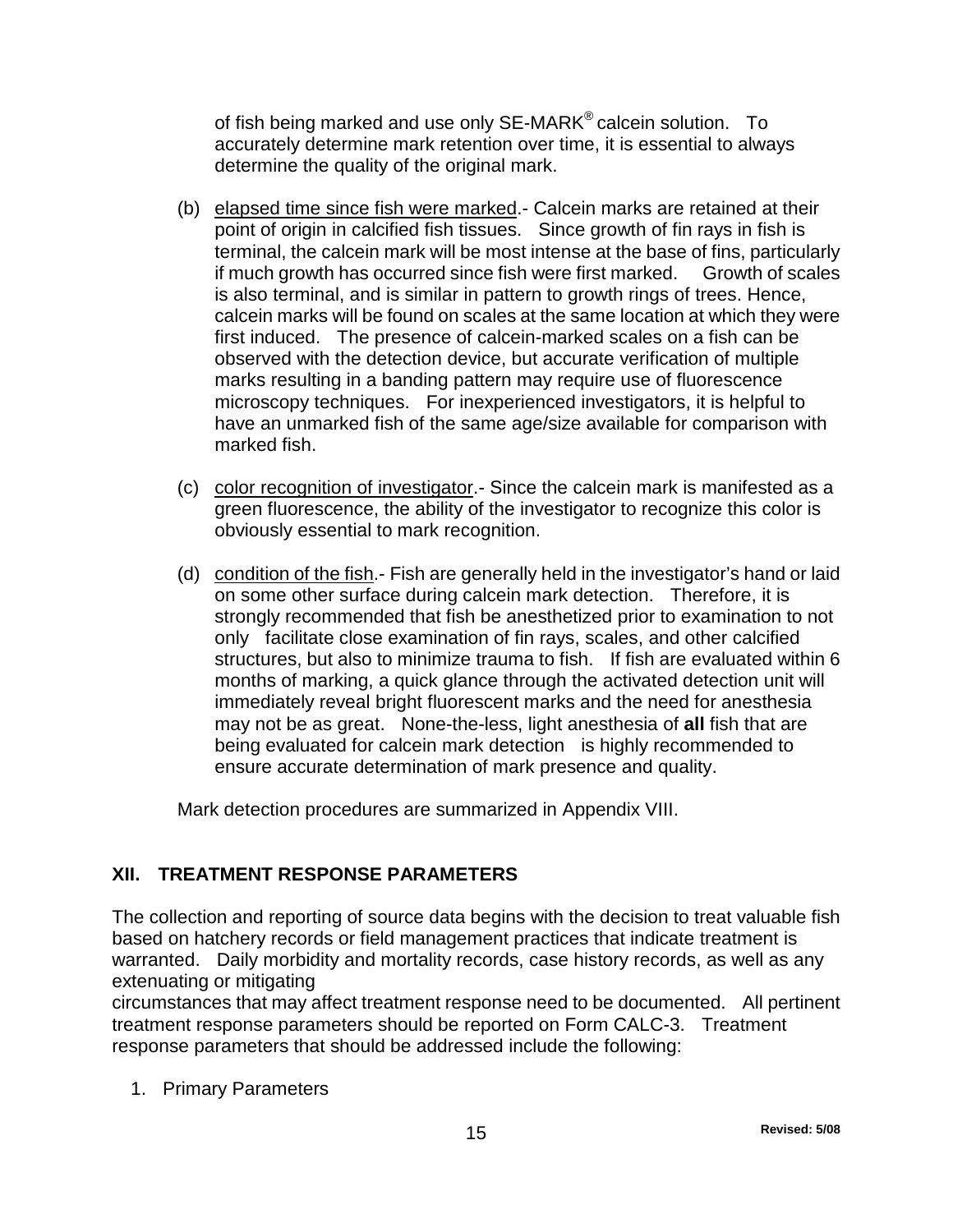Primary parameters include the efficacy of the marking procedure, mark retention data (if possible), and morbidity and mortality data related to the marking procedure. Whenever possible, control fish should be included in the clinical field trial. These control fish should be part of the normal population and be held under the same conditions as the treated fish.

2. Secondary Parameters

Secondary parameters include general observations on the effect of treatment on fish behavior and response to routine culture/management activities. Secondary parameters would include such responses as feeding activity, feed consumption, apparent level of stress, negative fish behavior, post-release behavior, etc.

3. Adverse Reactions

Any adverse reaction to treatment should be reported immediately to the Study Monitor, who will in turn notify the Study Director. Such responses might include changes in water quality, extremely negative responses/behavior by the fish, or hazards to the applicator. There is little information on the sensitivity of various fish species to calcein (SE-MARK<sup>®</sup>). It is possible adverse reactions may occur under certain environmental conditions or with respect to specific species/strains of fish. Careful observation of all treated fish for signs of any adverse reaction to treatment is extremely important, and all observations of adverse reactions should be documented. If any signs of drug toxicity are detected, they should also be documented and immediately reported to the Study Monitor, who will in turn notify the Study Director.

- **Note:** Investigators are strongly encouraged to record observations/comments with respect to all phases of treatment. This may include a description of events before, during, and post-treatment. All extenuating or mitigating treatment circumstances need to be described in detail. Such information is imperative so that accurate study/data analysis can be performed.
- 4. Procedures for the determination of mark quality

As a result of the potential diversity of species, specific life stages, and environmental conditions involved in these studies, Investigators are encouraged to provide detailed descriptions of all study variables. Investigators may also choose to create their own forms for purposes of recording source data under this INAD. **Supplementary data forms should be attached to Form CALC-3.**

# <span id="page-15-0"></span>**XIII. FORMS FOR DATA COLLECTION**

When the Study Protocol has been approved and treatments are scheduled, the Investigator at each facility covered by Calcein (SE-MARK®) INAD 10-987 will need to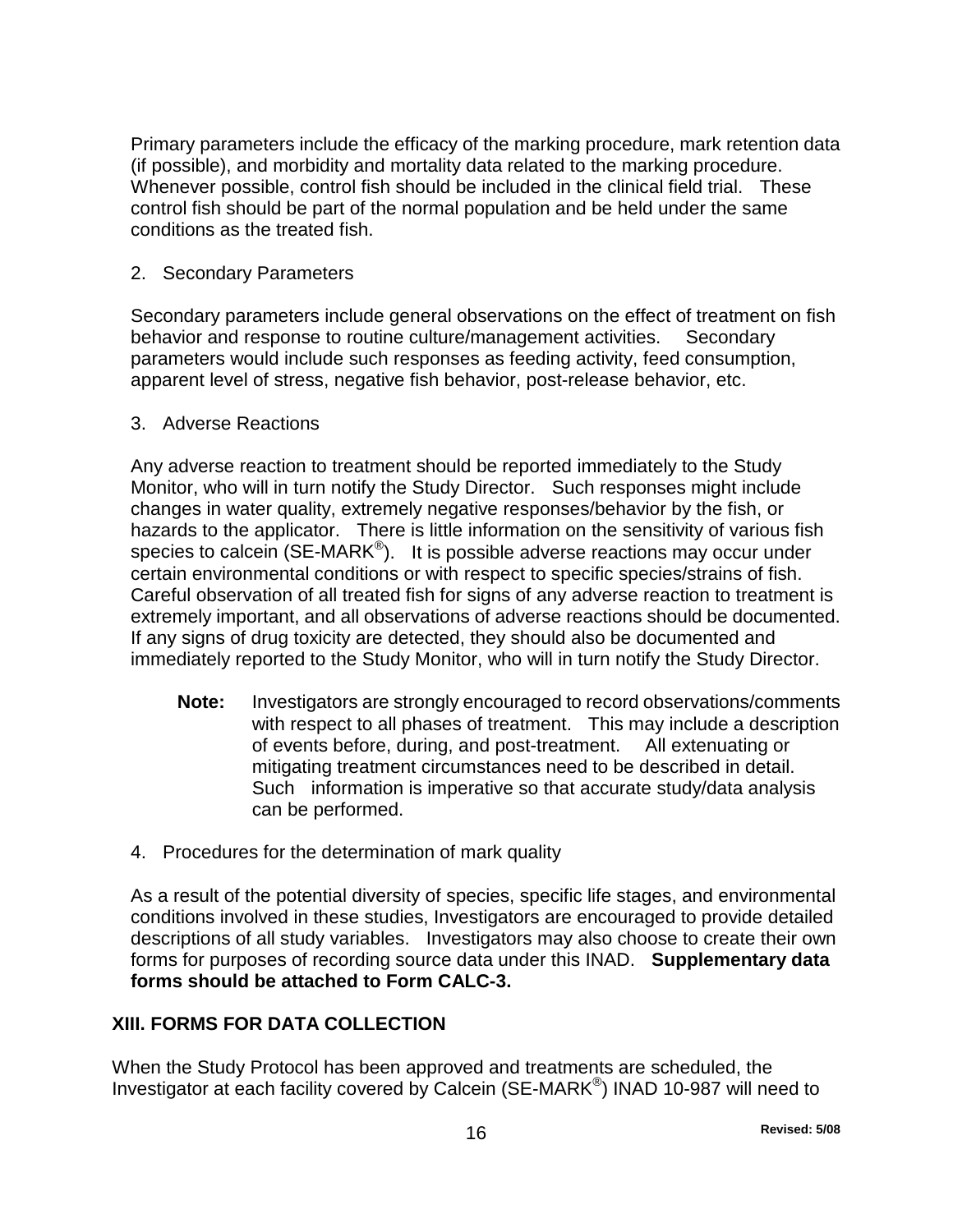complete the following forms:

| Form CALC-W. |         | Worksheet for Designing Individual Field Trials                                                                                           |
|--------------|---------|-------------------------------------------------------------------------------------------------------------------------------------------|
|              |         | Form CALC-1. Report on Receipt of Drug - Guide for Reporting Investigational<br>New Animal Drug Shipments for Poikilothermic Food Animals |
|              |         | Form CALC-2. Chemical Use Log for Clinical Field Trials Using Calcein<br>(SE-MARK <sup>®</sup> ) under INAD #10-987                       |
|              | #10-987 | Form CALC-3. Results Report Form for use of Calcein (SE-MARK®) under INAD                                                                 |

Copies of these forms are attached to this Study Protocol.

# <span id="page-16-0"></span>**XIV. RECORD KEEPING PROCEDURES**

The data should be recorded in permanent ink (preferably black). The data should be recorded on the official data record forms at the time the observations are made. The raw data should be original, i.e., they should be the first recording of the observations, rather than a transcription of original observations to another data sheet. Each original data sheet should be legibly signed and dated by the person making the observation and recording the entry. If more than one person makes and records the observations, entries should be properly attributed to each person. The data should be accurate and legible. If a mistake is made, it should be crossed out using a single strike-through and the correct data should be recorded next to it; each change to the raw data should be initialed and dated by the person making the change, and a statement should be provided explaining why the change was made. If the data sheet needs to be copied, all data should be transferred, including the properly noted changes; the original record should be retained and submitted with the revised copy, along with a memo explaining the reason for the copying.

# <span id="page-16-1"></span>**XV. DISPOSITION OF INVESTIGATIONAL ANIMALS**

Animals that die during treatment should be disposed of by burial or incineration. No investigational withdrawal time is required for fish weighing ≤2 grams because the body weight restriction ensures a long inherent withdrawal time. No investigational withdrawal time is necessary for fish (of any size) that are classified as endangered. No investigational withdrawal is necessary for mussels due to their treatment at an early life-stage (i.e., juveniles) and the limited human consumption of freshwater mussels.

No slaughter authorization is provided for fish weighing greater than 2 grams.

No withdrawal period shall be required for dead fish that will be buried or rendered into non-edible products. The Investigator must record the disposition of all treated fish on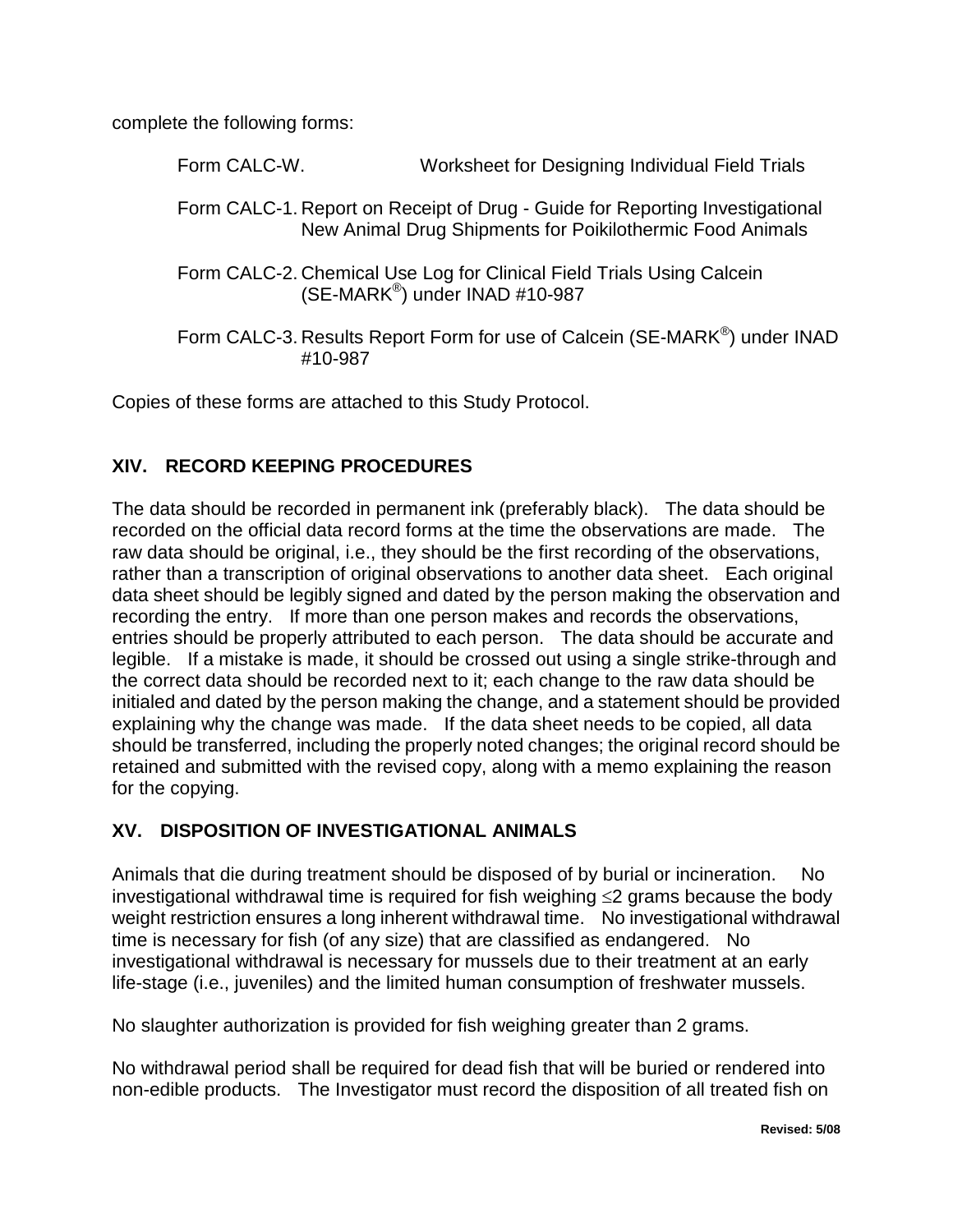Form CALC-3.

# <span id="page-17-0"></span>**XVI. DISPOSITION OF INVESTIGATIONAL DRUG**

Calcein (SE-MARK®) will be used only in the manner and by the individuals specified in the Study Protocol. At the conclusion of the study, all remaining calcein (SE-MARK<sup>®</sup>) will be shipped to the Study Monitor along with the properly recorded Chemical Use Log (Form CALC-2). The Study Monitor will then verify the Drug Inventory Form against the quantity of calcein (SE-MARK<sup>®</sup>) remaining. All remaining calcein (SE-MARK<sup>®</sup>) will then be returned to the Manufacturer. The investigational drug may not be redistributed to others not specified by the protocol and may not be retained by the Investigator after completion of the study.

## **XVII. DATA HANDLING, QUALITY CONTROL, MONITORING, ADMINISTRATIVE RESPONSIBILITIES**

<span id="page-17-1"></span>A. Drug distribution

See Section VII.A.6. Accountability (page 6) for information and details.

B. Study Monitors

The Study Monitors are generally fish health professionals with experience in diagnosing and treating fish diseases. There is one Study Monitor assigned to each facility within the USFWS that is covered by the calcein (SE-MARK®) INAD. Non-Service facilities must have a similar Study Monitor - Investigator relationship in place. A list of Study Monitors, along with addresses and phone numbers, can be found in Appendix II. The Study Monitors are responsible for supervision of the trials, adherence of the Investigator to the Study Protocol, and inspection of the site.

C. Special equipment and materials

Most of the equipment and materials required for this study, with the exception of the calcein (SE-MARK $^{\circledR}$ ) itself and the SE-MARK $^{\circledR}$  detection apparatus, are already available at each participating facility. The treatment of fish with various chemicals is a relatively common occurrence at most fish hatcheries and in many fisheries management programs.

Fish hatchery managers and fisheries managers (i.e., Investigators) are well trained and well equipped to supervise these procedures (see Appendix IIIb). If any additional equipment or materials are required, they will be provided by the Study Monitors (See Section VII.B. Items needed for sample collection, observations, etc., page 7).

D. Administrator of the drug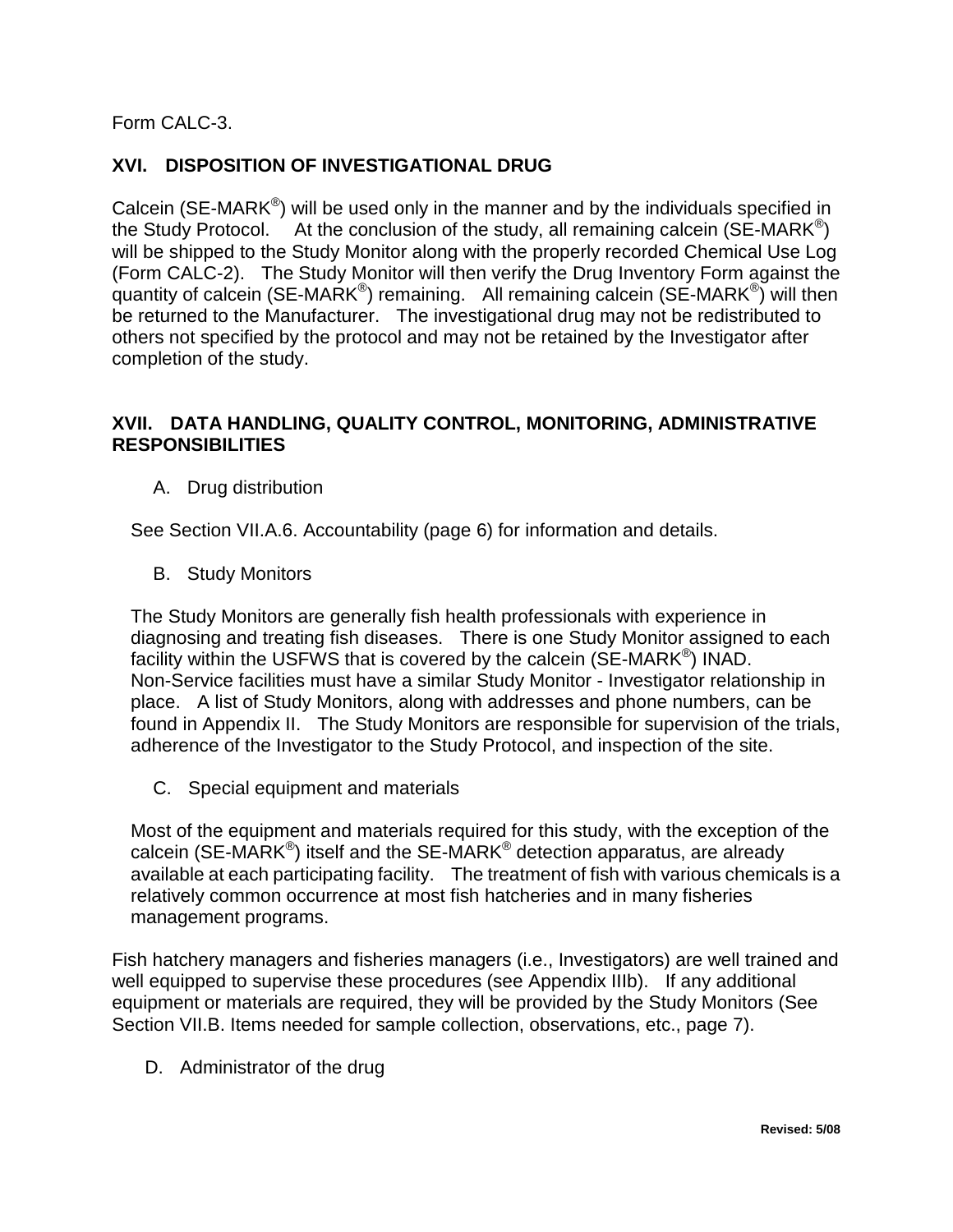Calcein (SE-MARK®) will be administered directly by the assigned Investigator (fish hatchery manager or fisheries manager) or under the Investigator's direct supervision (see Appendix IIIa for names). Calcein (SE-MARK®) will be maintained in a secure location, and only the Investigator or a person under his/her direct supervision will have access.

E. Drug accountability records

See Section VII.A.6. Accountability (page 6) for details and Form CALC-W, Form CALC-1, Form CALC-2, and Form CALC-3 for actual forms to be used in the study.

F. Recording observations

The Investigator or a person under his/her direct supervision will be responsible for implementing the Study Protocol, making observations, collecting samples, and recording data during the clinical field trials. After the data have been collected and recorded on the forms, the Investigator will send the data to the Study Monitors who will ensure that all required information is provided. The Study Monitors will in turn send the data to the Study Director. The Study Director will analyze and summarize the data and prepare an annual report that will be submitted to the FDA. **Note: If the Study Monitor does not think all required information has been provided, or forms have not been satisfactorily completed, he/she should contact the Investigator and rectify the situation before forwarding the package to the Study Director.**

G. Data storage

The Investigator is responsible for complete and accurate data collection. The Investigator is also responsible for archiving a complete set of all original data. A copy of Form CALC-1 should be sent immediately to the Study Monitor, who will in turn forward a copy to the Study Director. Original raw data on Form CALC-2 should be retained by the Investigator until completion of the calendar year, at which time copies should be sent to the Study Monitor. Original raw data on Form CALC-3 should be retained by the Investigator until completion of the study, at which time copies should be sent to the Study Monitor. Study Monitors should carefully check each set of data for accuracy and completeness. If there are any discrepancies in the data, the Study Monitor should contact the Investigator immediately to rectify the problem. After review, Study Monitors should forward all data to the Study Director. As stated above, a complete set of raw data should be archived by the Investigator. All data should be stored in a secure place. Another complete data set (copies) will be archived by the Study Director.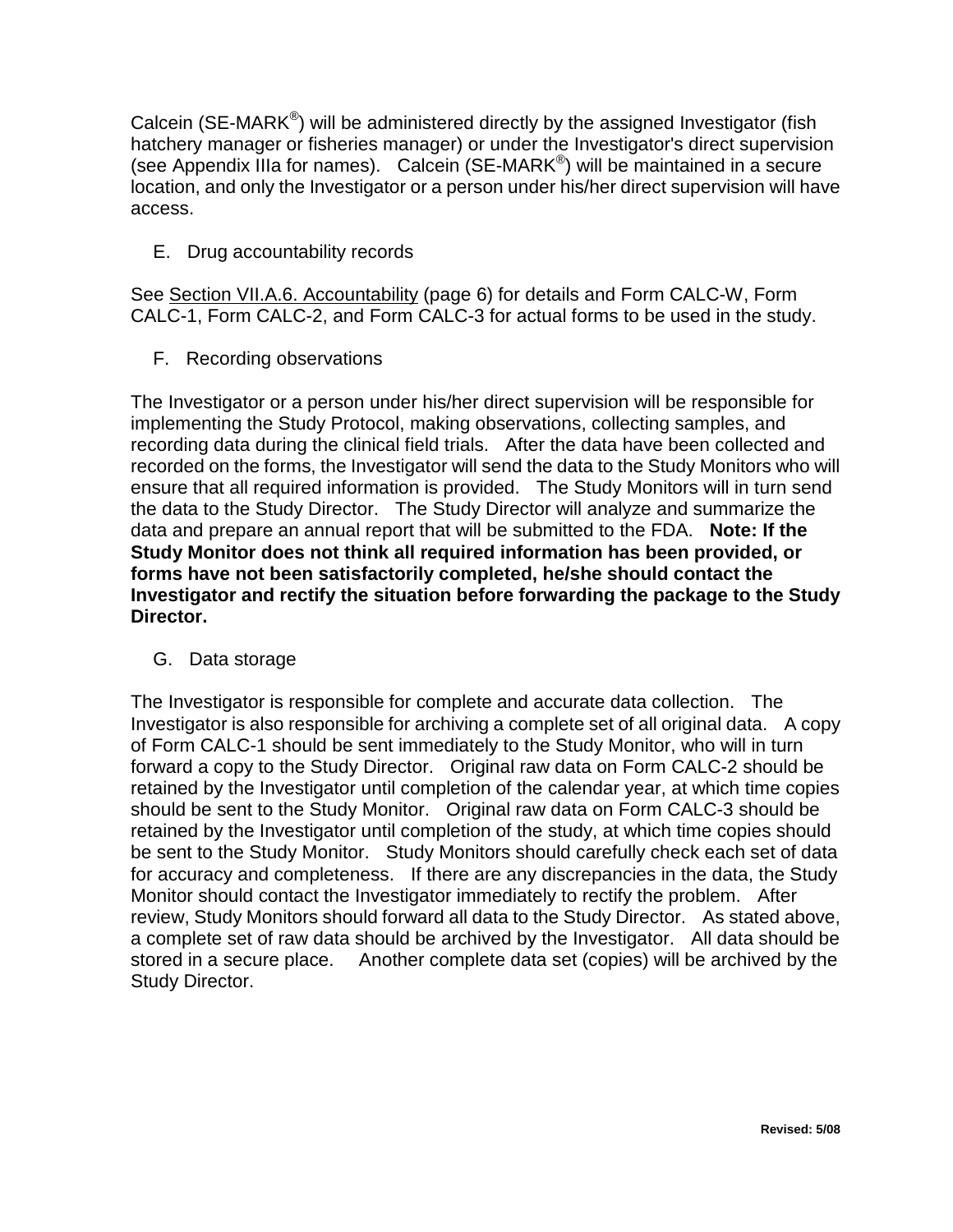**Form CALC-3 Results Report Form** is to be completed no later than 30 days after a course of therapy is completed. The purpose of this form and supplementary data is to document the results of the treatment. In addition to the data solicited by the form, attach original source data that may have been collected to document any treatment effect.

## <span id="page-19-0"></span>**XVIII. PLANS FOR DATA ANALYSIS**

Data analysis will be completed by the Study Director located at the AADAP Office. Data from the treatment year will be summarized through tabulation and appropriate statistical analysis. An annual INAD report will be prepared and submitted to the FDA. This submission may include a request for an extension of the INAD based on the data collected during that year. When sufficient data are collected, the entire INAD data set will be summarized in a final report for submission to support a full NADA.

# <span id="page-19-1"></span>**XIX. PROTOCOL AND PROTOCOL AMENDMENTS**

A signed copy of the Study Protocol must be retained by each Investigator. At any time before the study begins, desired changes in the Study Protocol should be brought to the attention of the Study Director. The desired changes will be fully described in the form of an amendment along with the reason for the change. The amendment will be signed by the Sponsor (or its representative). Copies of the signed amendment will be attached to each copy of the Study Protocol. **Investigators will be liable for non-compliance violation if drugs are used without a Study Protocol or differently than specified in the Study Protocol, if forms are not filed on time, or if the study data are not properly collected, maintained, and reported.** The Study Monitor is responsible for ensuring that all INAD procedures are being followed as defined by the Study Protocol.

# <span id="page-19-2"></span>**XX. PROTOCOL DEVIATIONS**

Deviations from the established Study Protocol occasionally cannot be avoided. If deviations occur, the Study Monitor should be contacted immediately for advice. **Protocol deviations should be fully documented and should be accompanied by a written explanation of what happened, why, and what steps were taken to mitigate the deviation.** Deviation statements should be signed and dated. These statements should be forwarded to the Study Monitor along with the quarterly data summaries, and ultimately be submitted to the Study Director.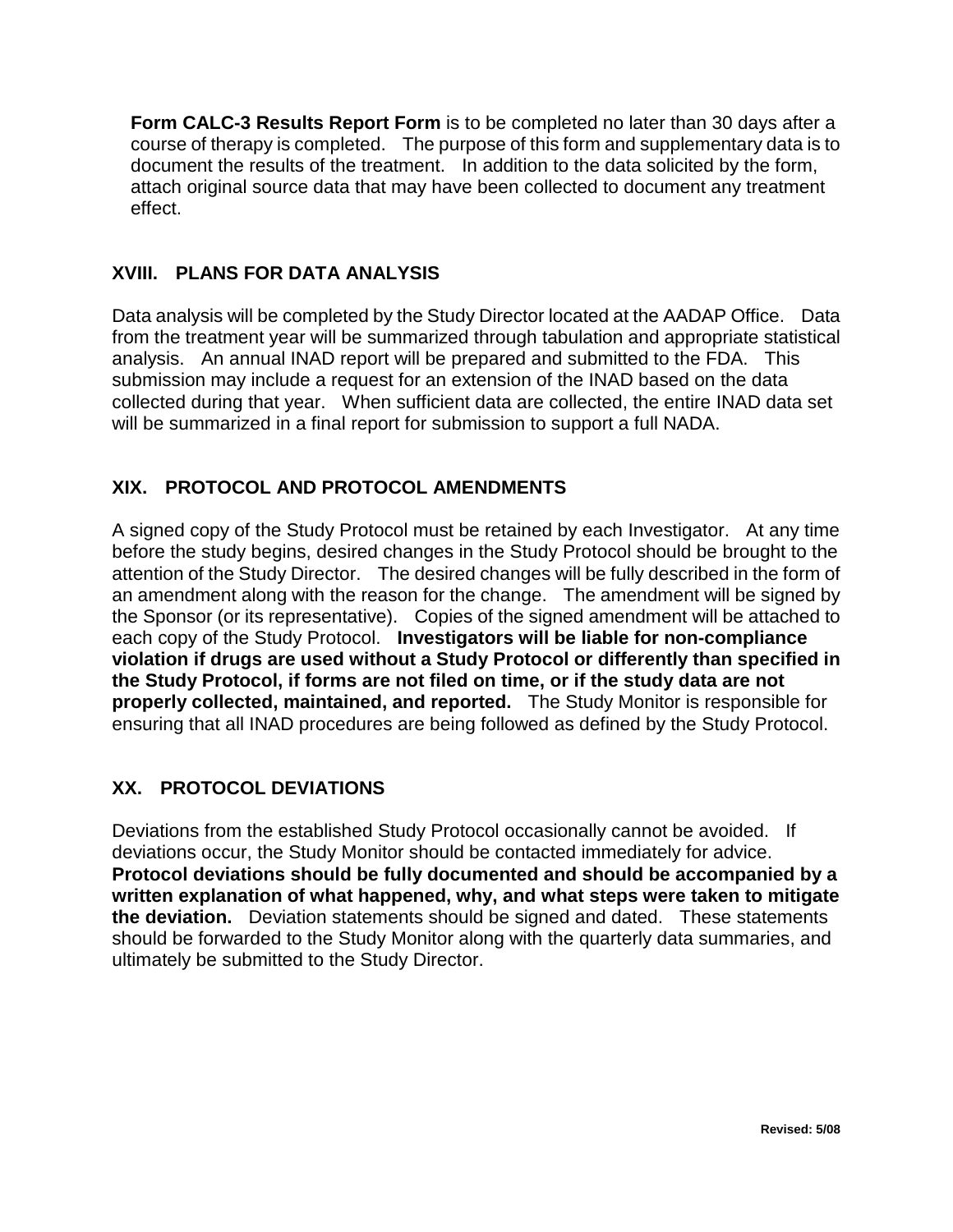#### <span id="page-20-0"></span>**Literature Cited**

- Alcobendas, M., and five coauthors. 1991. Mass labeling of elvers with fast balneation in fluorochromes. Application to tetracycline labeling of 500kg of elvers. Bull. Fr. Peche Piscic. 321:43-54.
- Beckman, D.W., C.A. Wilson, F. Lorica, and J.M. Dean. 1990. Variability in incorporation of calcein as a fluorescent marker in fish otoliths. Pages 547-549 in N.C. Parker and five coeditors, Fish-marking techniques American Fisheries Society, Symposium 7, Bethesda, Maryland.
- Brooks, R.C., R.C. Heidinger, and C.C. Kohler. 1994. Mass-marking otoliths of larval and juvenile walleyes by immersion in oxytetracycline, calcein, or calcein blue. North American Journal of Fisheries Management 14:143-150.
- Bumguardner, B.W, and T.L. King. 1996. Toxicity of oxytetracycline and calcein to juvenile striped bass. Transactions of the American Fisheries Society 125:1443-145.
- Day, R.W., M.C. Williams, and G.P. Hawkes. 1995. A comparison of fluorochromes for marking abalone shells. Marine Freshwater Research 46(3):599-605.
- Diehl, H., and J.L. Ellingboe. 1956. Indicator for titration of calcium in presence of magnesium using disodium dihydrogen ethylenediamine tetraacetate. Analytical Chemistry 28:882-884.
- Du, S.J., V. Frenkel, G. Kindschi, and Y. Zohar. 2001. Visualizing normal and defective bone development in zebrafish embryos using the fluorescent chromophore calcein. Developmental Biology. Academic Press.
- Eads, C.B. and J.B. Layzer. In Press. How to pick your mussels out in a crowd: using fluorescence to mark juvenile freshwater mussels. Journal of the North American Benthological Society
- Gelsleichter, J., E. Cort^es, C.A. Manire,, R.E. Hueter, and J.A. Musick. 1997. Use of calcein as a fluorescent marker for elasmobranch vertebral cartilage. Transactions of the American Fisheries Society 126:862-865.
- Hettler, W.F. 1984. Marking otoliths by immersion of marine fish larvae in tetracycline. Transactions of the American Fisheries Society 113:370-373.
- Kaehler, S. and C.D. McQuaid. 1999. Use of the fluorochrome calcein as an in-situ growth marker in the brown mussel Perna perna. Marine Biology 133:455-460.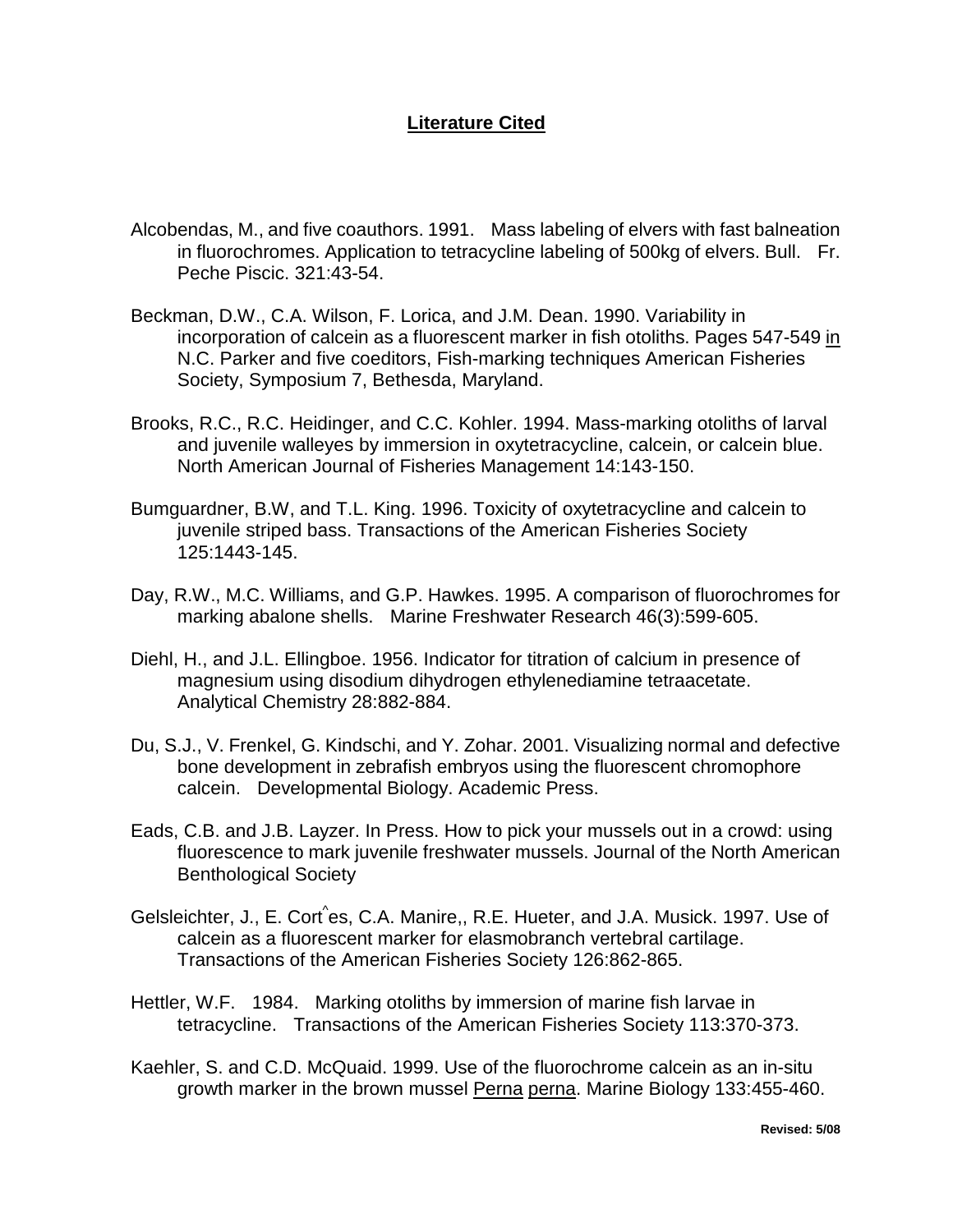- Leips, J., C.T. Baril, F.H. Rodd, D.N. Reznick, F. Bashey, G.J. Visser, and J. Travis. 2001. The suitability of calcein to mark poeciliid fish and a new method of detection. Transactions of the American Fisheries Society 130:501-507.
- Mohler, J.W. 1997. Immersion of larval Atlantic salmon in calcein solutions to induce a non-lethally detectable mark. North American Journal of Fisheries Management 17:751-756.
- Mohler, J.W., M.J. Millard, and J.W. Fletcher. 2002. Predation by captive wild brook trout on calcein-marked versus nonmarked Atlantic salmon fry. North American Journal of Fisheries Management 22:223-228.
- National Native Mussel Conservation Committee. 1998. National strategy for the conservation of native freshwater mussels. Journal of Shellfish Research. 17:1419-1428.
- Oncel, M., B. Khoobehi, and G.A. Peyman. 1990. Calcein angiography: a preliminary report on an experimental dye. International Ophthalmology 14:245-250.
- Refogo, M.F., D. Miller, and A.S. Fiore. 1972. A new stain for soft hydrophilic lens fitting. Archives of Ophthalmology 87:275-277.
- Rowley, R.J. and D.I. Mackinnon. 1995. Use of the fluorescent marker calcein in biomineralization studies of brachiopods and other marine organisms. Musee Oceanographique: Monaco. Proceedings of  $7<sup>th</sup>$  international symposium on biomineralization 14:111-120.
- Secor, D.H., M.G. White, and J.M. Dean. 1991. Immersion marking of larval and juvenile hatchery-produced striped bass with oxytetracycline. Transactions of the American Fisheries Society 120:261-266.
- Wilson, C.A., D.W. Beckman, and J.M. Dean. 1987. Calcein as a fluorescent marker of otoliths of larval and juvenile fish. Transactions of the American Fisheries Society. 116:668-670.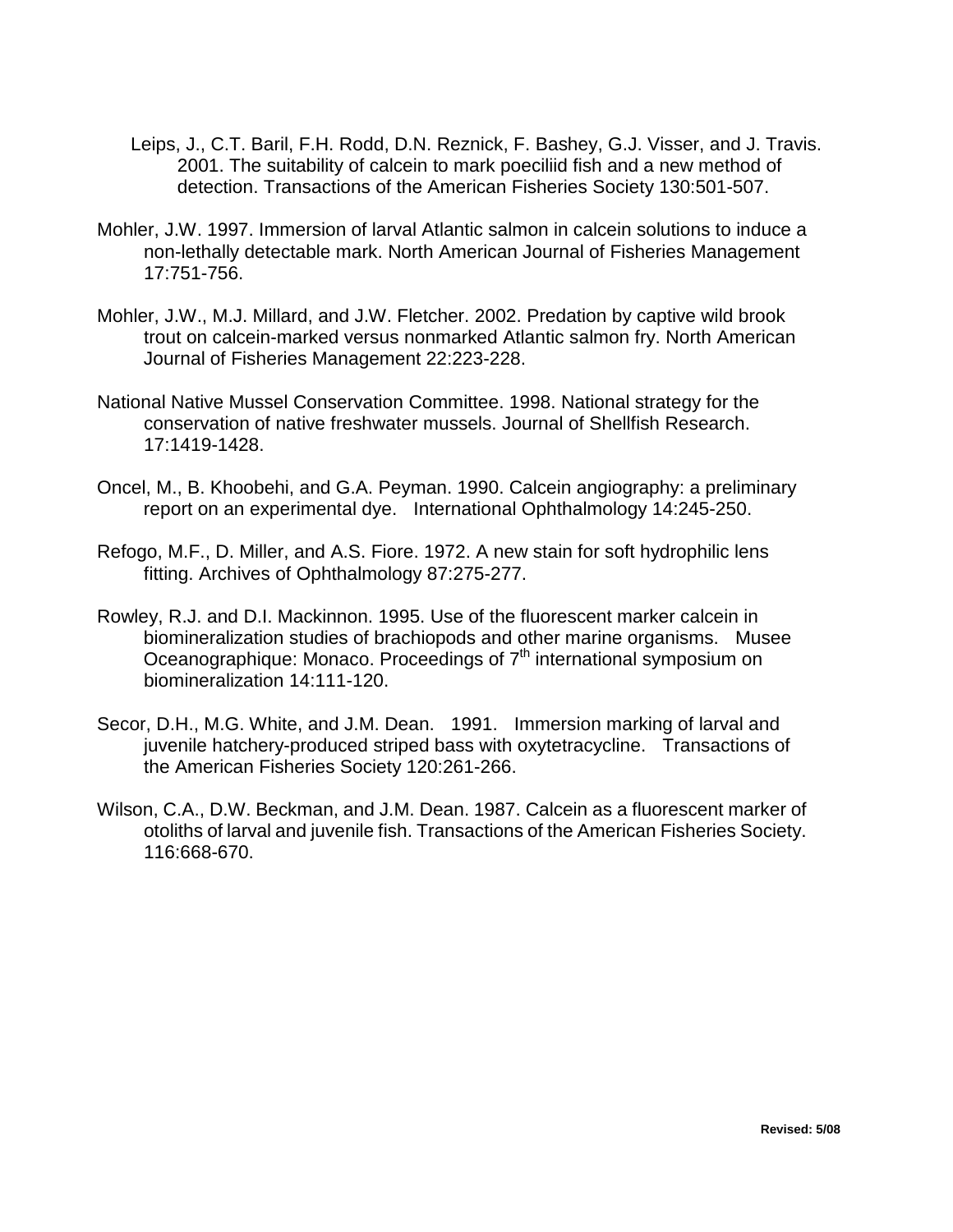#### <span id="page-22-0"></span>**Appendix IV. Material Safety Data Sheet (MSDS) for Calcein**

The MSDS for calcein can be found at the drug sponsors website [http://www.syndel.com/downloads/dl/file/id/54/se\\_mark\\_calcein\\_solution\\_msds.pdf](http://www.syndel.com/downloads/dl/file/id/54/se_mark_calcein_solution_msds.pdf)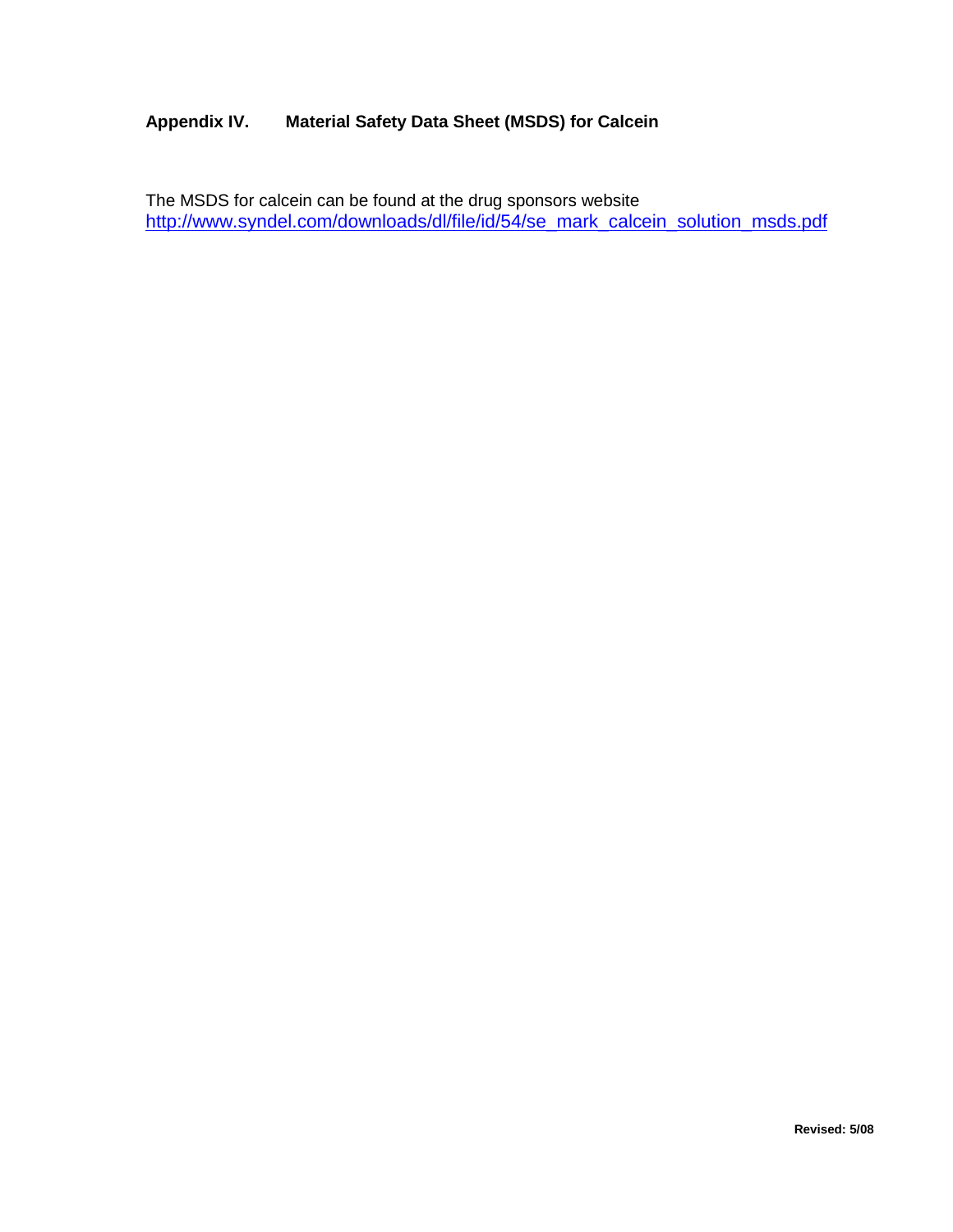## **Form CALC-W: Worksheet for Designing Individual Field Trials under SE- MARK® INAD 10-987**

#### **INSTRUCTIONS**

- 1. Investigator must fill out Form CALC-W for each trial conducted under this INAD before actual use of SE-MARK® for marking. The Investigator is responsible that Form CALC-W is completed accurately.
- 2. Investigator should keep the original on file, and fax a copy to the Study Monitor for review.
- 3. After review, the Study Monitor will fax a copy to the AADAP Office for assignment of the Study Number.
- 4. The AADAP Office will review the worksheet, and then fax the assigned trial Study Number to both the Investigator and Study Monitor, at which time the trial may be initiated.
- 5. Note: Both Investigator and Study Monitor should sign and date Form CALC-W.

# **SITE INFORMATION**

| Facility     |                                           |     |  |
|--------------|-------------------------------------------|-----|--|
| Address      |                                           |     |  |
|              |                                           |     |  |
| Investigator |                                           |     |  |
|              | Reporting Individual (if not Investigator |     |  |
| Phone        |                                           | Fax |  |

# **FISH CULTURE AND DRUG TREATMENT INFORMATION**

| Fish species                                           |                         | Number of fish to be treated                                            |  |
|--------------------------------------------------------|-------------------------|-------------------------------------------------------------------------|--|
| Average fish weight (gm)                               |                         | Average fish length (in)                                                |  |
| Volume of treatment tank/<br>container (gal)           |                         | Number of fish per treatment<br>tank/container                          |  |
| Planned duration of drug<br>treatment (e.g. min or hr) |                         | Intended drug<br>dosage $(mg/L)$                                        |  |
| Salt pre-treatment (yes or no)                         |                         | % salt solution and duration<br>of treatment (min)                      |  |
| Anticipated date treatment will be initiated           |                         |                                                                         |  |
| Estimated total weight of fish<br>treated (lbs)        |                         | Estimated total amount of<br>drug needed for proposed<br>treatment (ml) |  |
| Drug manufacturer                                      | <b>Western Chemical</b> | Drug lot number                                                         |  |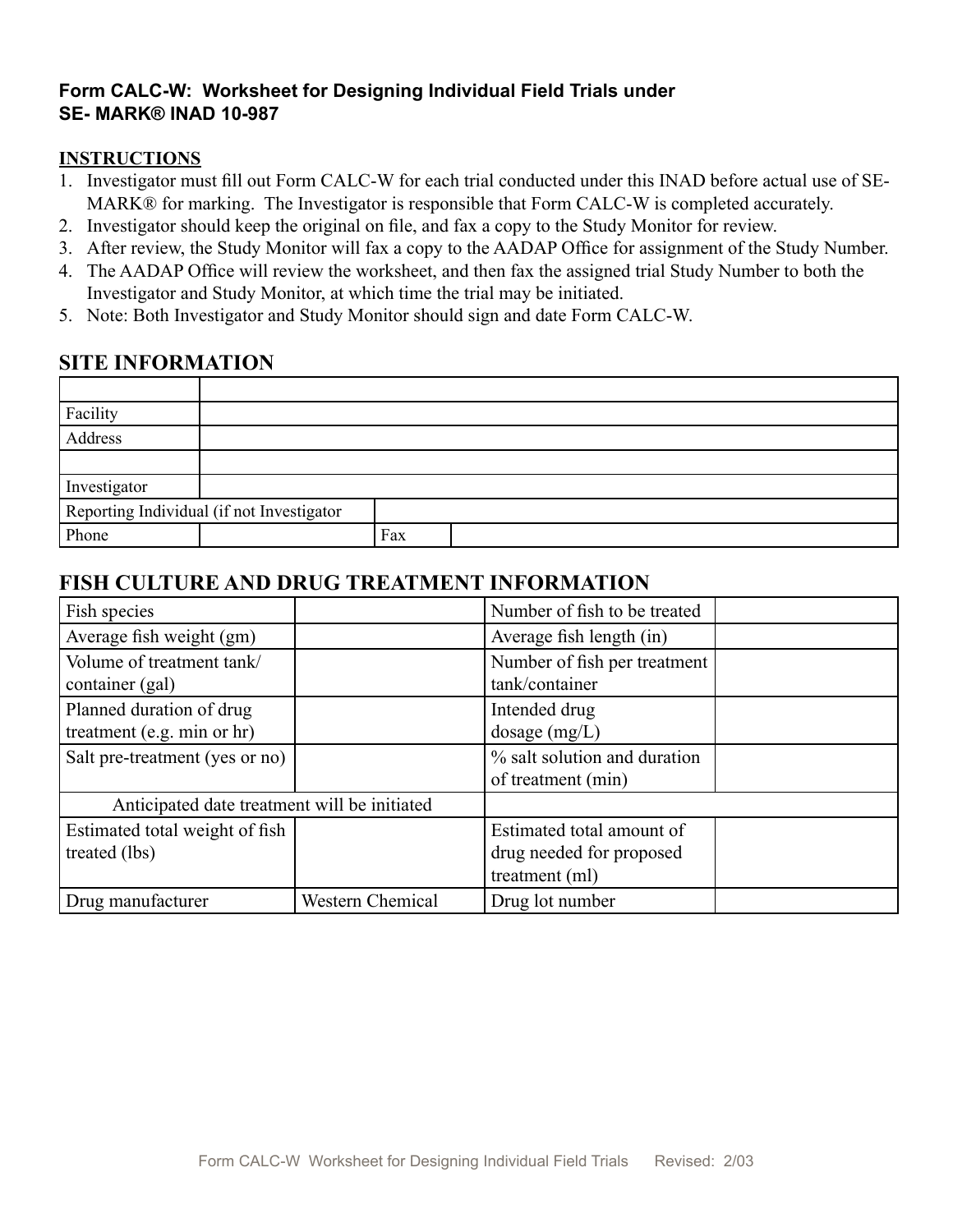**STUDY DESIGN:** Describe in detail the purpose of the clinical trial. Study design must be carefully focused and lend itself to rigorous evaluation. If more space is required to describe study details, title additional page(s) "Study Design" and attach them to this Worksheet.

Study designed by; \_\_\_\_\_\_\_\_\_\_\_\_\_\_\_\_\_\_\_\_\_\_\_\_\_\_\_\_\_\_\_\_\_\_\_\_\_\_\_\_\_\_\_\_\_\_\_\_\_\_\_\_\_\_\_\_\_\_

# **DISPOSITION OF TREATED FISH** (Human Food Safety Considerations)**:**

Investigator should initial here to indicate awareness that fish disposition must be in compliance with FDA-mandated withdrawal times as described in the Study Protocol.

**DISPOSITION OF MARKING SOLUTION** (Environmental Safety Considerations):



Marking solution will be stored on-site in a secure, leak-proof container that clearly identifies container contents (Investigator should initial).



Marking solution will be disposed of by shipment to Emerald Services, Inc., 1825 Alexander Avenue, Tacoma, WA 98451 according to procedures detailed in general Waste-stream Profile #216200B (Investigator should initial).

# **WORKER SAFETY CONSIDERATIONS:**



Investigator should initial here to indicate that all personnel handling drug have read Material Safety Data Sheet for calcein and have been provided protective equipment, in good working condition, as described in the MSDS.

**Date Prepared: \_\_\_\_\_\_\_\_\_\_\_\_\_\_\_ Investigator: \_\_\_\_\_\_\_\_\_\_\_\_\_\_\_\_\_\_\_\_\_\_\_\_\_\_\_\_\_\_\_\_\_\_**

**Date Reviewed: \_\_\_\_\_\_\_\_\_\_\_\_\_\_\_ Study Monitor: \_\_\_\_\_\_\_\_\_\_\_\_\_\_\_\_\_\_\_\_\_\_\_\_\_\_\_\_\_\_\_\_\_**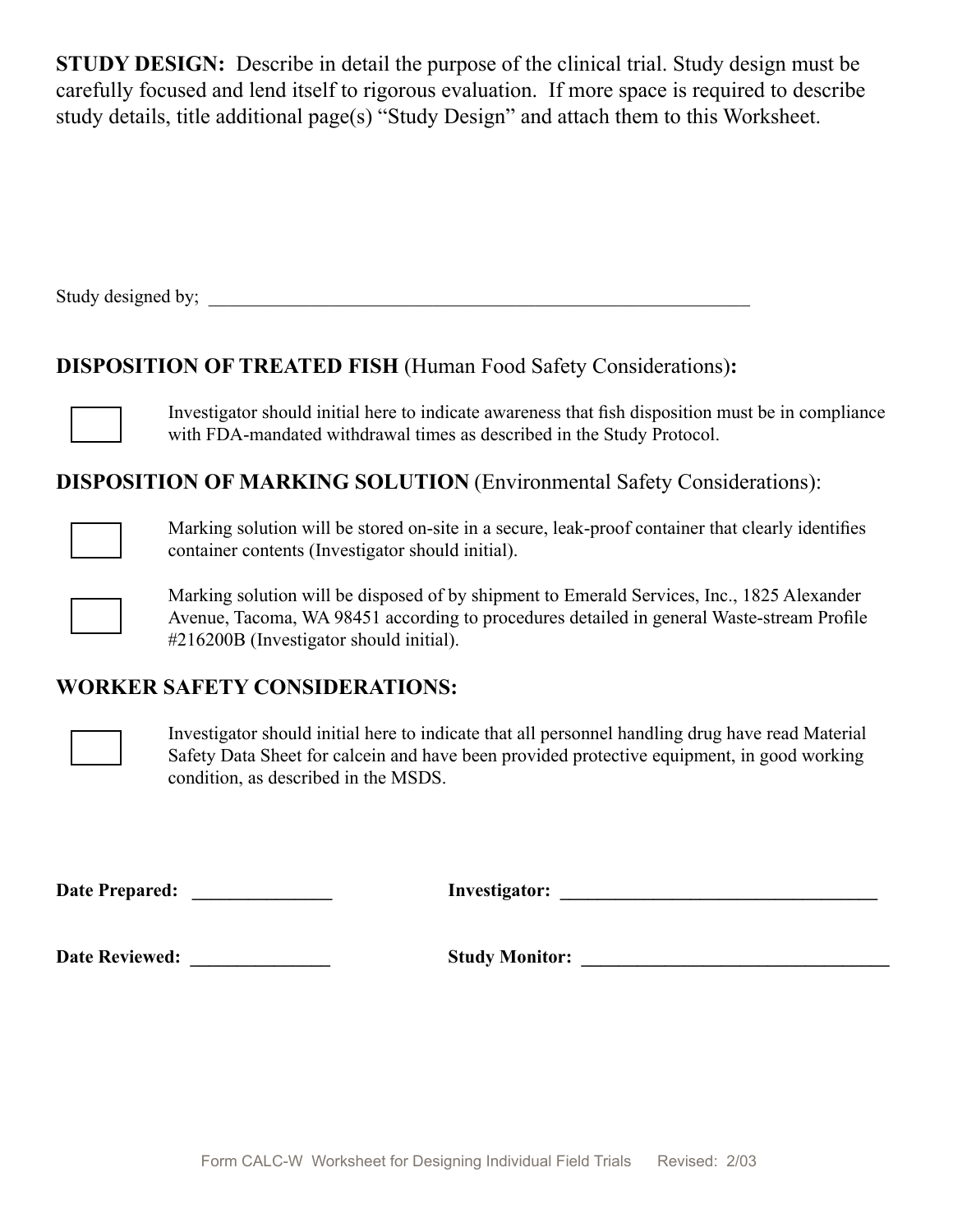## **FORM CALC-1: Report on Receipt of Drug - Guide for Reporting Investigational New Animal Drug Shipments for Poikilothermic Food Animals**

#### **INSTRUCTIONS**

- 1. Investigator must fill out Form CALC-1 **immediately** upon receipt of SE-MARK®.
- 2. Investigator should keep the original on file, and send one copy to the Study Monitor for review.
- 3. Within 10 days of receipt, the Study Monitor should send a copy to the AADAP Office.
- **4. Note:** Both Investigator and Study Monitor should sign and date Form CALC-1.

*The sponsor, U.S. Fish and Wildlife Service, submits a notice of claimed investigational exemption for the shipment or delivery of a new animal drug under the provisions of Section 512 of the Federal Food, Drug, and Cosmetics Act.* 

| Name of Drug                                   | <b>SE-MARK®</b>                                                          | <b>INAD Number</b>                                        | 10-987 |  |  |  |  |
|------------------------------------------------|--------------------------------------------------------------------------|-----------------------------------------------------------|--------|--|--|--|--|
| Proposed Use of Drug                           | Marking of calcified structures including otoliths, fin rays, and scales |                                                           |        |  |  |  |  |
| Date of CVM Authorization Letter               | <b>TBD</b>                                                               |                                                           |        |  |  |  |  |
| <b>Date of Drug Receipt</b>                    |                                                                          | <b>Amount of Drug Received</b>                            |        |  |  |  |  |
| <b>Drug Lot Number</b>                         |                                                                          | <b>Study Worksheet Number</b>                             |        |  |  |  |  |
| <b>Name of Investigator</b>                    |                                                                          |                                                           |        |  |  |  |  |
| <b>Address of Investigator</b>                 |                                                                          |                                                           |        |  |  |  |  |
| <b>Location of Trial</b>                       |                                                                          |                                                           |        |  |  |  |  |
| Pivotal Study                                  |                                                                          | Non-pivotal Study                                         |        |  |  |  |  |
| <b>Approximate Number of Treated</b>           |                                                                          | <b>Approximate Number of</b>                              |        |  |  |  |  |
| <b>Animals</b>                                 |                                                                          | <b>Control Animals</b>                                    |        |  |  |  |  |
| Number of Animals Used Previously <sup>1</sup> |                                                                          |                                                           |        |  |  |  |  |
| <b>Study Protocol Number</b>                   |                                                                          | 10-987                                                    |        |  |  |  |  |
| Approximate dates of trial (start/end)         |                                                                          |                                                           |        |  |  |  |  |
| <b>Species, Size, and Type of Animals</b>      |                                                                          |                                                           |        |  |  |  |  |
| Maximum daily dose and duration                | 125-250 mg/L for 1-6 hr                                                  |                                                           |        |  |  |  |  |
|                                                | 2.5-5.0 g/L for 1-7 min                                                  |                                                           |        |  |  |  |  |
| Methods(s) of Administration                   | Immersion (static bath)                                                  |                                                           |        |  |  |  |  |
| Withdrawal Period                              | - No investigational withdrawal time for finfish weighing $\leq 2$ g     |                                                           |        |  |  |  |  |
|                                                | - No investigational withdrawal time for mussels                         |                                                           |        |  |  |  |  |
|                                                |                                                                          | - No slaughter authorization for finfish weighing $> 2$ g |        |  |  |  |  |

1 To be filled out by the AADAP Office

| Date Prepared:        | <b>Investigator:</b>  |
|-----------------------|-----------------------|
| <b>Date Reviewed:</b> | <b>Study Monitor:</b> |
| <b>Date Reviewed:</b> | Sponsor:              |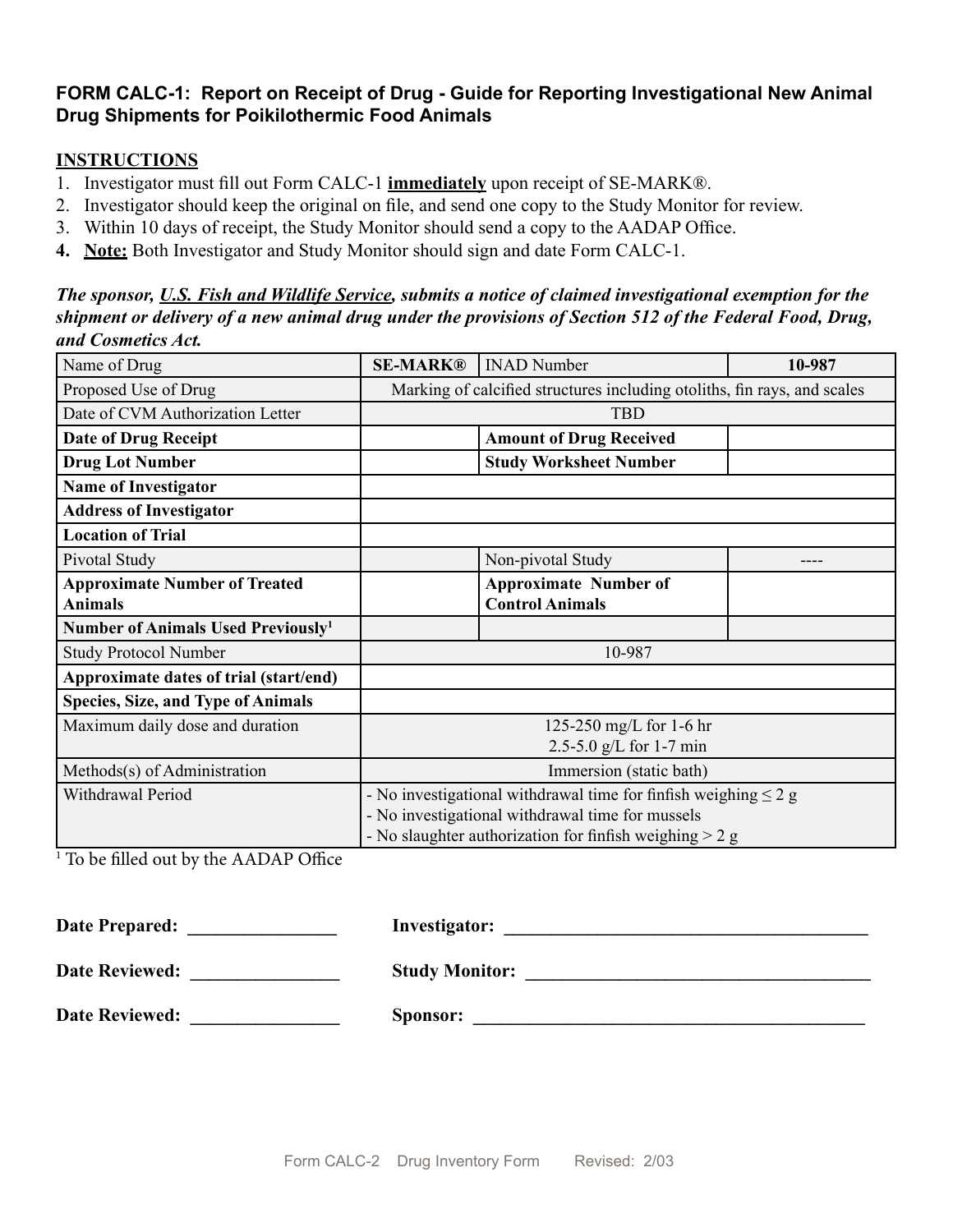# **Form CALC-2: Chemical Use Log for Clinical Field Trials Using SE-MARK® Under INAD #10-987**

#### **INSTRUCTIONS**

- 1. Investigator must initiate a new Form CALC-2 **immediately** upon receipt of each shipment of SE-MARK®.
- 2. Form CALC-2 should be updated whenever drug is used, transferred, or discarded.
- 3. Investigator should save all copies of this form until the end of the calendar year, at which time they should maintain all originals on file and send one copy of the completed form(s) to their Study Monitor. Within 10 days of receipt, the Study Monitor will ensure accuracy and send a copy to the AADAP Office for inclusion in the permanent file.
- **4. Note:** Both Investigator and Study Monitor should sign and date Form CALC-2.

#### Qty of SE-MARK® from

previous page (ml) Facility Facility Reporting individual

| Date | Amount of<br><b>SE-MARK®</b><br>received<br>(ml) | Lot<br>number of<br><b>SE-MARK®</b><br>received | <b>Study</b><br><b>Number</b> | Amount<br><b>SE-MARK®</b><br>used in<br>treatment<br>(ml) | <b>SE-MARK®</b><br>transferred<br>$(ml)^1$ | <b>SE-MARK®</b><br>discarded<br>(ml) | <b>SE-MARK®</b><br>remaining<br>on hand<br>(ml) | Inventory<br>by<br>(initials) |
|------|--------------------------------------------------|-------------------------------------------------|-------------------------------|-----------------------------------------------------------|--------------------------------------------|--------------------------------------|-------------------------------------------------|-------------------------------|
|      |                                                  |                                                 |                               |                                                           |                                            |                                      |                                                 |                               |
|      | <b>XXXX</b>                                      | <b>XXXX</b>                                     |                               |                                                           |                                            |                                      |                                                 |                               |
|      | <b>XXXX</b>                                      | <b>XXXX</b>                                     |                               |                                                           |                                            |                                      |                                                 |                               |
|      | <b>XXXX</b>                                      | <b>XXXX</b>                                     |                               |                                                           |                                            |                                      |                                                 |                               |
|      | <b>XXXX</b>                                      | <b>XXXX</b>                                     |                               |                                                           |                                            |                                      |                                                 |                               |
|      | <b>XXXX</b>                                      | <b>XXXX</b>                                     |                               |                                                           |                                            |                                      |                                                 |                               |
|      | <b>XXXX</b>                                      | <b>XXXX</b>                                     |                               |                                                           |                                            |                                      |                                                 |                               |
|      | <b>XXXX</b>                                      | <b>XXXX</b>                                     |                               |                                                           |                                            |                                      |                                                 |                               |
|      | <b>XXXX</b>                                      | <b>XXXX</b>                                     |                               |                                                           |                                            |                                      |                                                 |                               |
|      | <b>XXXX</b>                                      | <b>XXXX</b>                                     |                               |                                                           |                                            |                                      |                                                 |                               |
|      | <b>XXXX</b>                                      | <b>XXXX</b>                                     |                               |                                                           |                                            |                                      |                                                 |                               |
|      | <b>XXXX</b>                                      | <b>XXXX</b>                                     |                               |                                                           |                                            |                                      |                                                 |                               |
|      | <b>XXXX</b>                                      | <b>XXXX</b>                                     |                               |                                                           |                                            |                                      |                                                 |                               |
|      | <b>XXXX</b>                                      | <b>XXXX</b>                                     |                               |                                                           |                                            |                                      |                                                 |                               |
|      | <b>XXXX</b>                                      | <b>XXXX</b>                                     |                               |                                                           |                                            |                                      |                                                 |                               |

<sup>1</sup> Unused SE-MARK® that is transferred to another facility participating in SE-MARK® INAD #10-987 (Note: SE--MARK® can only be transferred to another facility with prior authorization by the AADAP Office).

| <b>Date Prepared:</b> | Investigator:         |
|-----------------------|-----------------------|
| <b>Date Reviewed:</b> | <b>Study Monitor:</b> |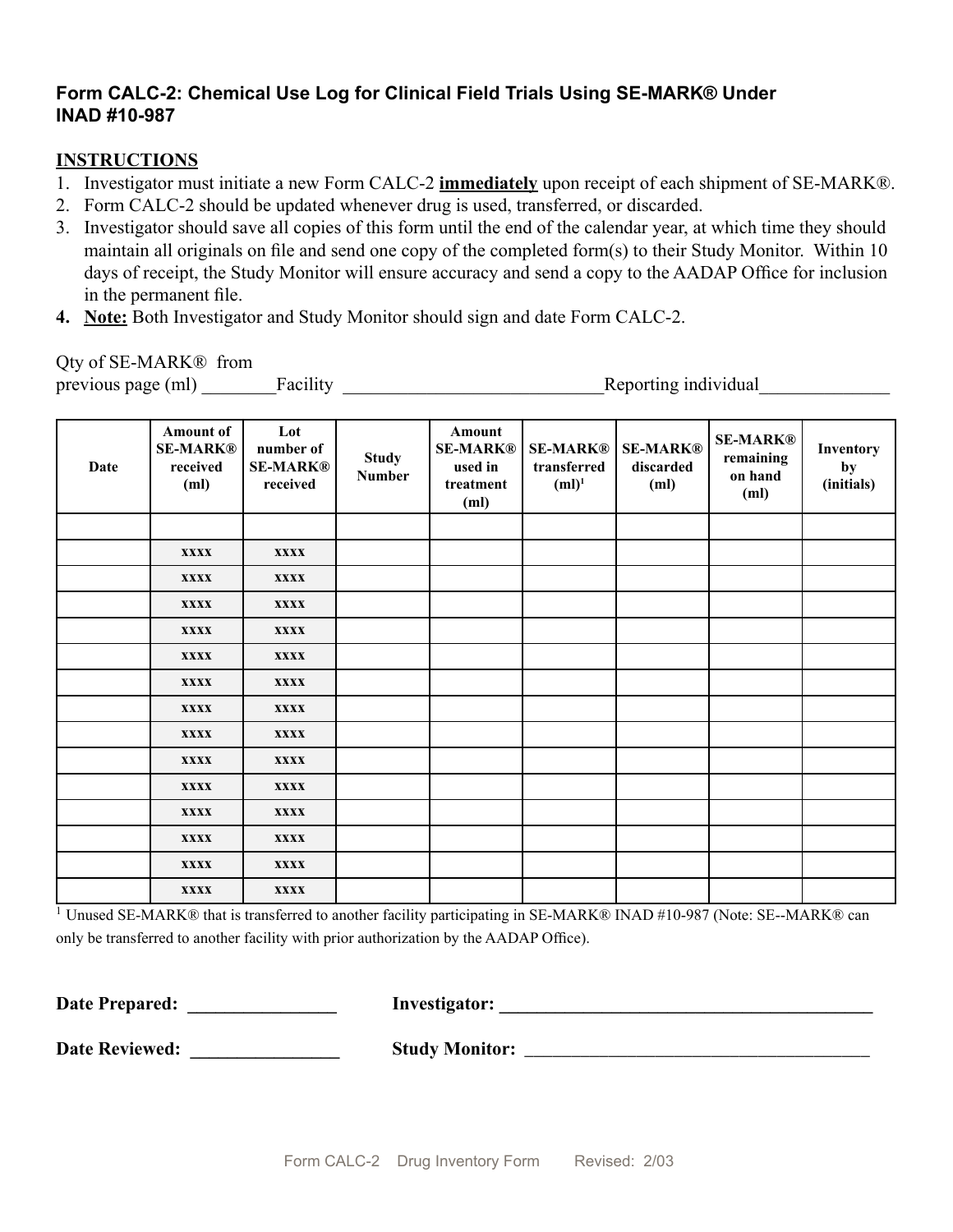# **Form CALC-3: Results Report Form for Use of SE-MARK® Under INAD 10-987**

#### **INSTRUCTIONS**

- 1. Investigator must fill out Form CALC-3 no later than 30 days after completion of treatment. Study Number must be recorded on all pages of Form CALC-3. Attach lab reports and other information.
- 2. If SE-MARK® was not used under the assigned Study Number, fill out only the Site Information portion on this page, and skip to the end of page 3 and fill out only the "Negative Report" section.
- 3. Investigator should keep the original on file, and send a copy to the Study Monitor. Within 10 days of receipt, the Study Monitor should send a copy to the AADAP Office for inclusion in the permanent file.
- 5. **Note:** Both Investigator and Study Monitor should sign and date Form CALC-3.

# **SITE INFORMATION**

| $\dots$<br>$\Gamma$            |  |
|--------------------------------|--|
| Reporting<br>Individual<br>. . |  |

# **FISH CULTURE AND DRUG TREATMENT INFORMATION**

| SE-MARK <sup>®</sup> lot number                                             |            |          |    | Amount of SE-MARK <sup>®</sup> used (ml)                            |          |
|-----------------------------------------------------------------------------|------------|----------|----|---------------------------------------------------------------------|----------|
| Treatment option used (see study circle one)                                |            |          |    | Option A                                                            | Option B |
| Treatment dosage                                                            |            |          |    | <b>Treatment duration</b>                                           |          |
| Pre-treatment with salt<br>solution (circle one)                            | <b>Yes</b> | $\alpha$ | No | If yes, salt solution conc. $(\% )$ and<br>treatment duration (min) |          |
| Fish species treated                                                        |            |          |    | Total number of treated fish                                        |          |
| Ave fish weight (gm or<br>number/pound); circle one<br>used and enter data) |            |          |    | Average fish length (in)                                            |          |
| Treatment bath vol. (gal)                                                   |            |          |    | Number of fish per treatment                                        |          |
| Number of rearing units<br>treated                                          |            |          |    | Treatment date(s)                                                   |          |

# **WATER QUALITY PARAMETERS**

| Ave pre-treatment temp $({}^{\circ}F)$  | Dissolved Oxygen $(mg/L)$    |  |
|-----------------------------------------|------------------------------|--|
| Ave treatment temp $({}^{\circ}F)$      | pΗ                           |  |
| Ave post-treatment temp $({}^{\circ}F)$ | $Hardness - CaCO$ , $(mg/L)$ |  |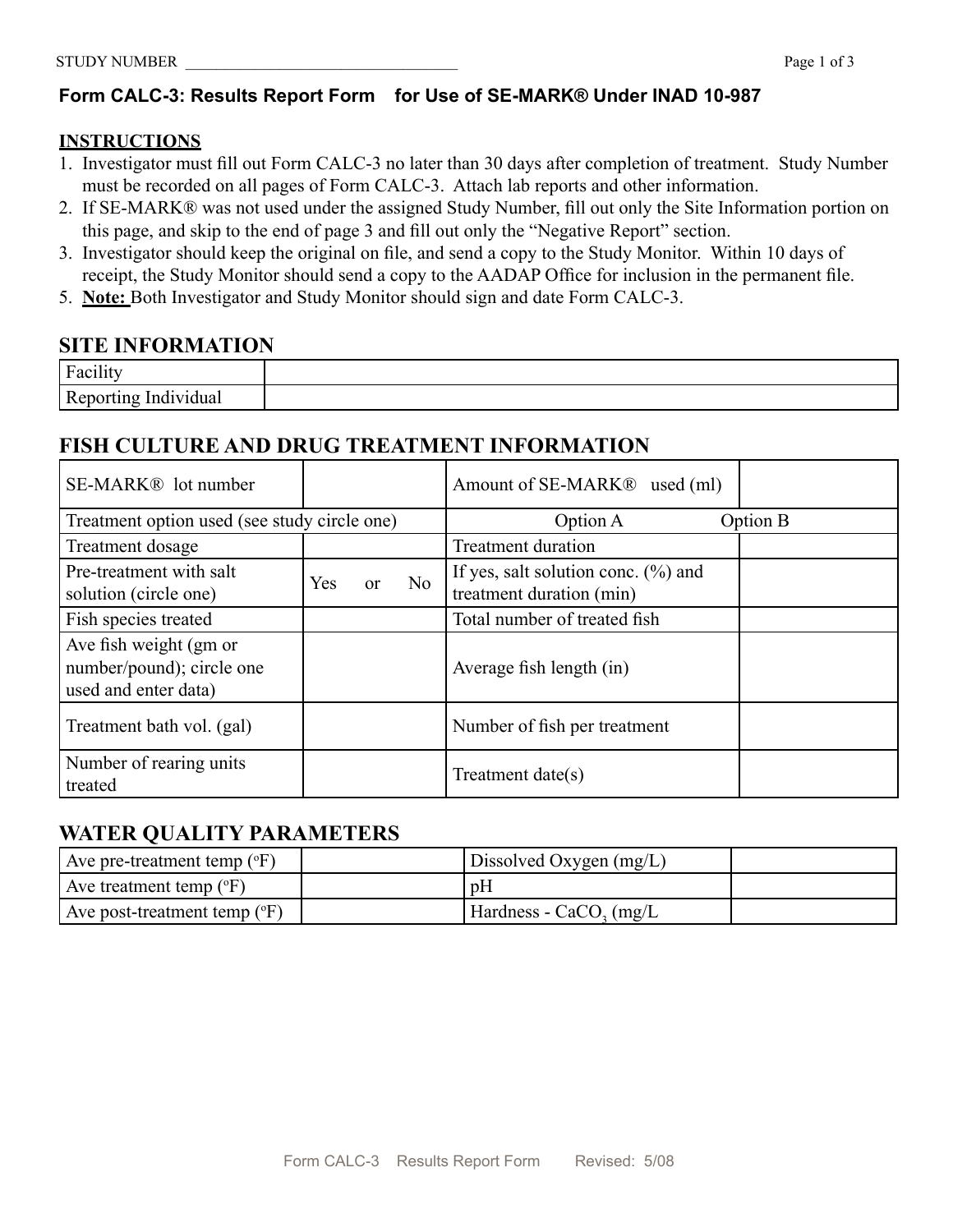## **Marking Record - Version 1**

#### **INSTRUCTIONS**

- 1. Investigator should fill out the Marking Record as completely as possible.
- 2. Enter the **AMarking Grade@ for each unit** in the proper column to indicate the quality of the mark: **3** = readily visible bright green mark; **2** = clearly visible green mark; **1** = dimly visible dull green mark; and  $\mathbf{0} =$  no mark.
- 3. Use additional copies of this form if more than 1 rearing unit/lot is involved in the trial.
- 4. If more that 15 fish are evaluated, append another copy of this form labeled Acontinuation sheet $(a)$
- 5.

|                              |             | <b>Facility:</b>                     |                                           |                                         |                        |                    |                             |                                    |                                    |
|------------------------------|-------------|--------------------------------------|-------------------------------------------|-----------------------------------------|------------------------|--------------------|-----------------------------|------------------------------------|------------------------------------|
|                              |             | Rearing<br>Unit ID                   |                                           |                                         |                        |                    |                             |                                    |                                    |
|                              |             | Number of<br><b>Fish</b>             |                                           |                                         |                        |                    |                             |                                    |                                    |
| <b>Fish</b><br><b>Number</b> | <b>Date</b> | <b>Days Post</b><br><b>Treatment</b> | Pectoral<br><b>Fin Ray</b><br><b>Mark</b> | <b>Pelvic</b><br>Fin Ray<br><b>Mark</b> | Opercle<br><b>Mark</b> | Jaw<br><b>Mark</b> | <b>Scale</b><br><b>Mark</b> | Other<br><b>Mark</b><br>(identify) | <b>Observer</b><br><b>Initials</b> |
| 1                            |             |                                      |                                           |                                         |                        |                    |                             |                                    |                                    |
| $\overline{\mathbf{2}}$      |             |                                      |                                           |                                         |                        |                    |                             |                                    |                                    |
| $\mathbf{3}$                 |             |                                      |                                           |                                         |                        |                    |                             |                                    |                                    |
| $\overline{\mathbf{4}}$      |             |                                      |                                           |                                         |                        |                    |                             |                                    |                                    |
| 5                            |             |                                      |                                           |                                         |                        |                    |                             |                                    |                                    |
| 6                            |             |                                      |                                           |                                         |                        |                    |                             |                                    |                                    |
| $\overline{7}$               |             |                                      |                                           |                                         |                        |                    |                             |                                    |                                    |
| $\pmb{8}$                    |             |                                      |                                           |                                         |                        |                    |                             |                                    |                                    |
| $\boldsymbol{9}$             |             |                                      |                                           |                                         |                        |                    |                             |                                    |                                    |
| 10                           |             |                                      |                                           |                                         |                        |                    |                             |                                    |                                    |
| 11                           |             |                                      |                                           |                                         |                        |                    |                             |                                    |                                    |
| 12                           |             |                                      |                                           |                                         |                        |                    |                             |                                    |                                    |
| 13                           |             |                                      |                                           |                                         |                        |                    |                             |                                    |                                    |
| 14                           |             |                                      |                                           |                                         |                        |                    |                             |                                    |                                    |
| 15                           |             |                                      |                                           |                                         |                        |                    |                             |                                    |                                    |